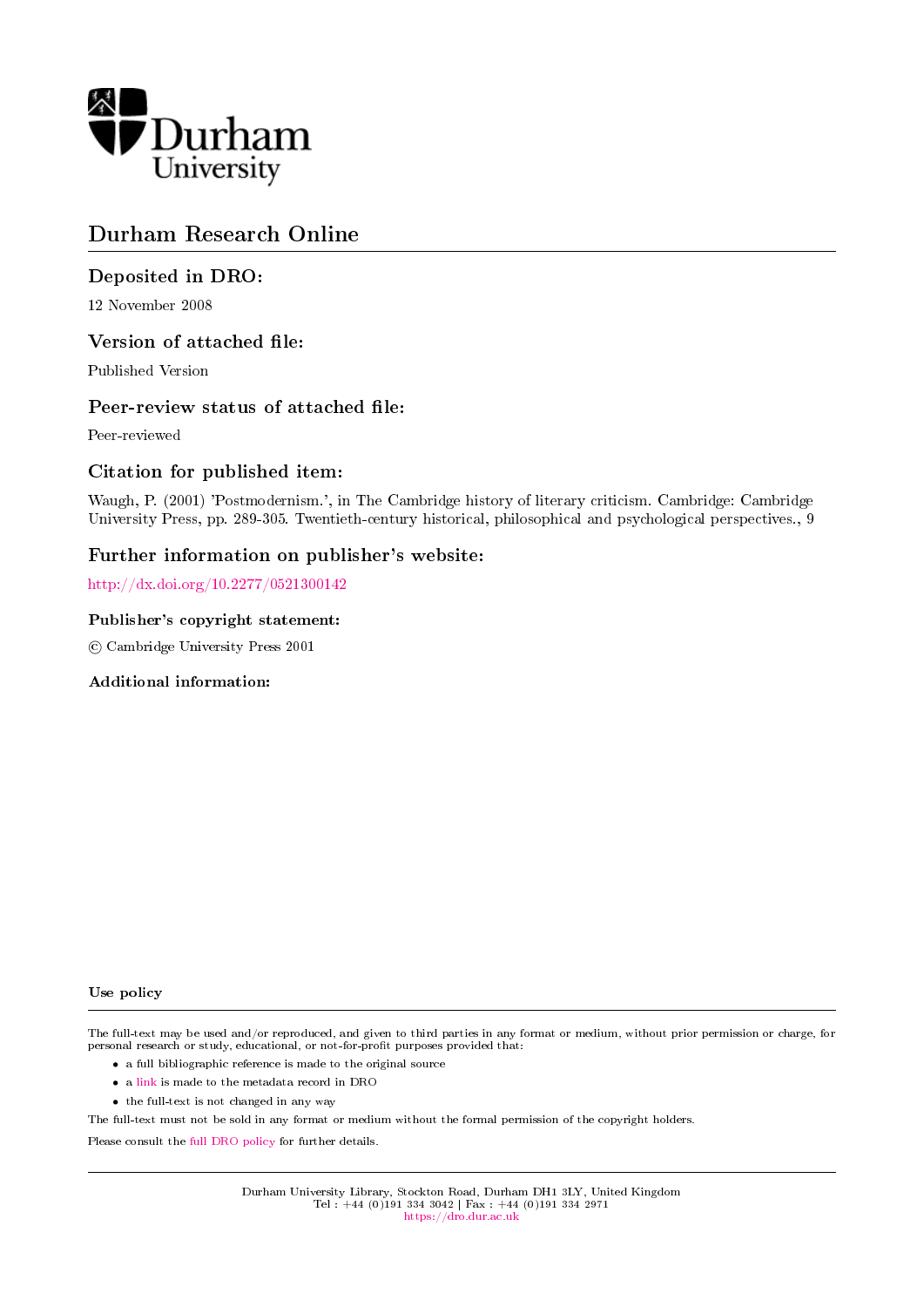# **POSTMODERNISM**

Where are the primary causes on which I can take my stand, where are my foundations? Where am I to take them from? I practise thinking, and consequently each of my primary causes pulls along another, even more primary, in its wake, and so on *ad infinitum*.

Fyodor Dostoevsky, *Notes from underground* (1864)

## **NAMING THE UNNAMEABLE:WHAT IS POSTMODERNISM?**

In 1979, Jean-Francois Lyotard proclaimed that Enlightened modernity was now caught in a 'legitimation crisis' from which it could not recover. By the mid-eighties, *La condition postmoderne* enjoyed hierophantic status as the book which had completed the Nietzschean project of persuading us of the death of the 'grand narratives' of God, metaphysics and science; it was to be celebrated as an Angel of History whose annunciation had ushered in a new anti-heroic era of linguistic skirmishing, little narratives and dissensus. Twenty years on, the discourse which named that crisis seems to have developed its own terminal symptoms. In a rather more Beckettian image, Lyotard has recently declared that postmodernism is now an 'old man's occupation, rummaging in the dustbin of finality to find remains'.<sup>1</sup> Richard Rorty (defender of consensus but hardly secret sharer of Lyotard's postmodern antifoundationalism) has also come to see the term as so elastic as to be useless even for his own neo-pragmatic purposes. He has, he now tells us, 'given up on the attempt to find something common to Michael Graves' buildings, Pynchon's and Rushdie's novels, Ashberry's poems, various sorts of popular music, and the writings of Heidegger and Derrida'.2 So, has postmodernism become a victim of that very built-in obsolescence which was central to its diagnosis of all intellectual or artistic culture within late capitalism? Or has postmodern writing named our condition so persuasively and ubiquitously that postmodernism has been engineered into the very intellectual DNA of the Western human species? Indeed, a comprehensive overview of a body of writing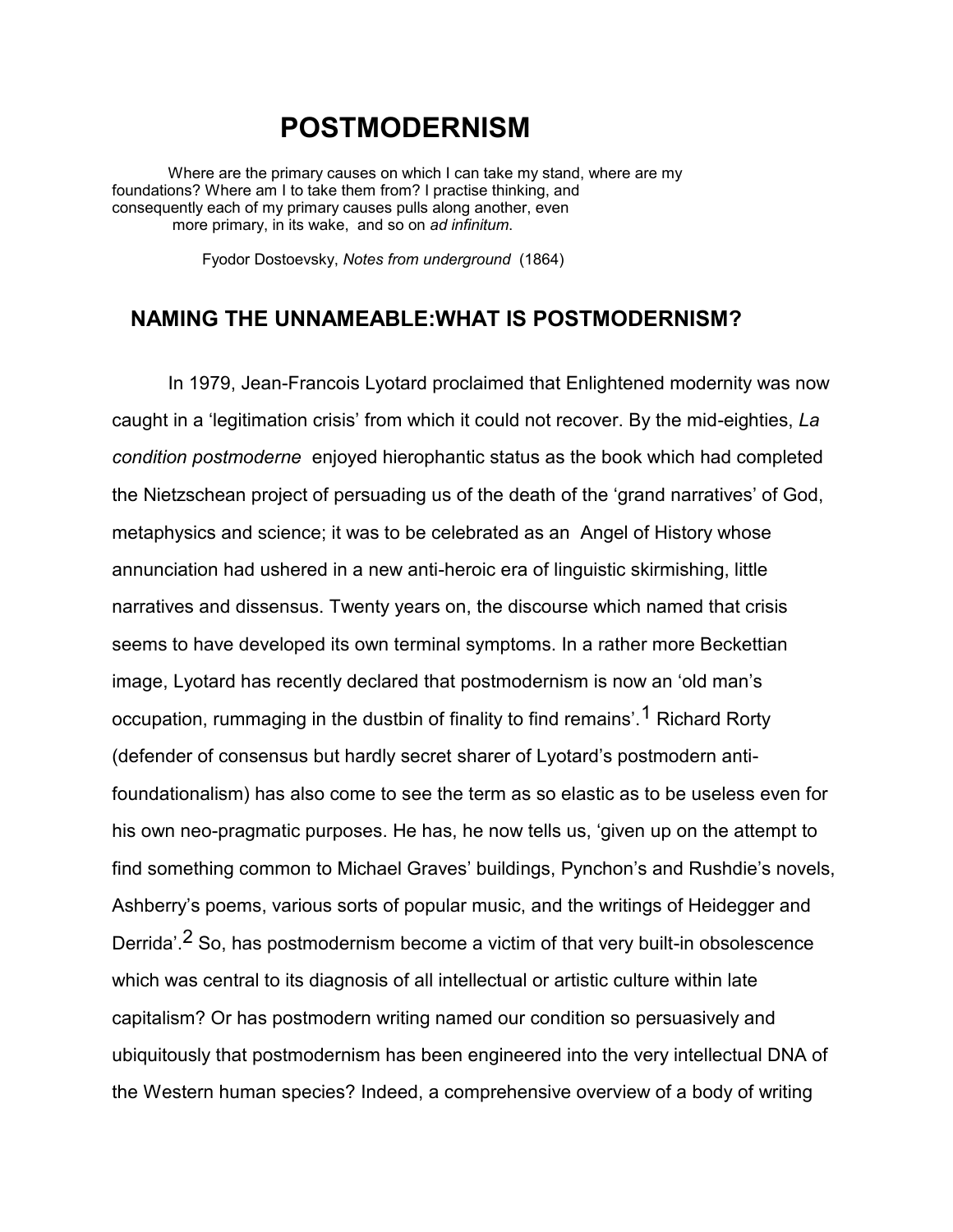which set out to 'blaze a trail amidst the unnamable' would represent the cultural equivalent of an analysis of all the chromosomal data gathered into the human genome project.<sup>3</sup> Is it possible any longer to define postmodernism? Perhaps the task is more accurately described as an attempt to force a rainbow back through the geometrical contours of Newton's prism.

Still, if we accept Fredric Jameson's belief that the value of postmodern expression lies precisely in its attempt to name the unnameable, to find a form in which to represent the seemingly unrepresentable global networks of technologised late capitalist culture, then there is some historical justification in attempting, yet again, to name the unnameable which is postmodernism. However, the ever-proliferating circularity of the condition and the agonistic mood of its theorisation renders the task increasingly difficult. Because postmodernism has always been a constitutive as much as a descriptive term, definitions were bound to be value-laden. Even in its earliest literary phase, the same work of art might be dismissed as a perversion of the genuinely radical energies of an earlier avant-garde, a mere reflection of the depthless surfaces of consumer culture, or it might be celebrated (as in the early writing of Ihab Hassan) as auguring a radically new and global post-Cartesian 'gnostic' consciousness. More moderately, it might simply be seen as making the best of what is available, providing, for example, through its parodic form of repetition with distance, the only form of critique remaining in a world in which there can only be a perspectival seeing.  $4$ 

What is the relationship between postmodernism considered, negatively or positively, as the dominant 'mood' of western late capitalism; or as a legitimation crisis in western epistemologies and political structures; or as a variety of aesthetic or cultural practices; or postmodernism as all those discourses which attempt to theorise late or post-modernity? If postmodernism has taught us that we cannot separate the object of knowledge from the various language games through which it is constructed, then why should we accept any historical 'grand narrative' of postmodernism itself? The term has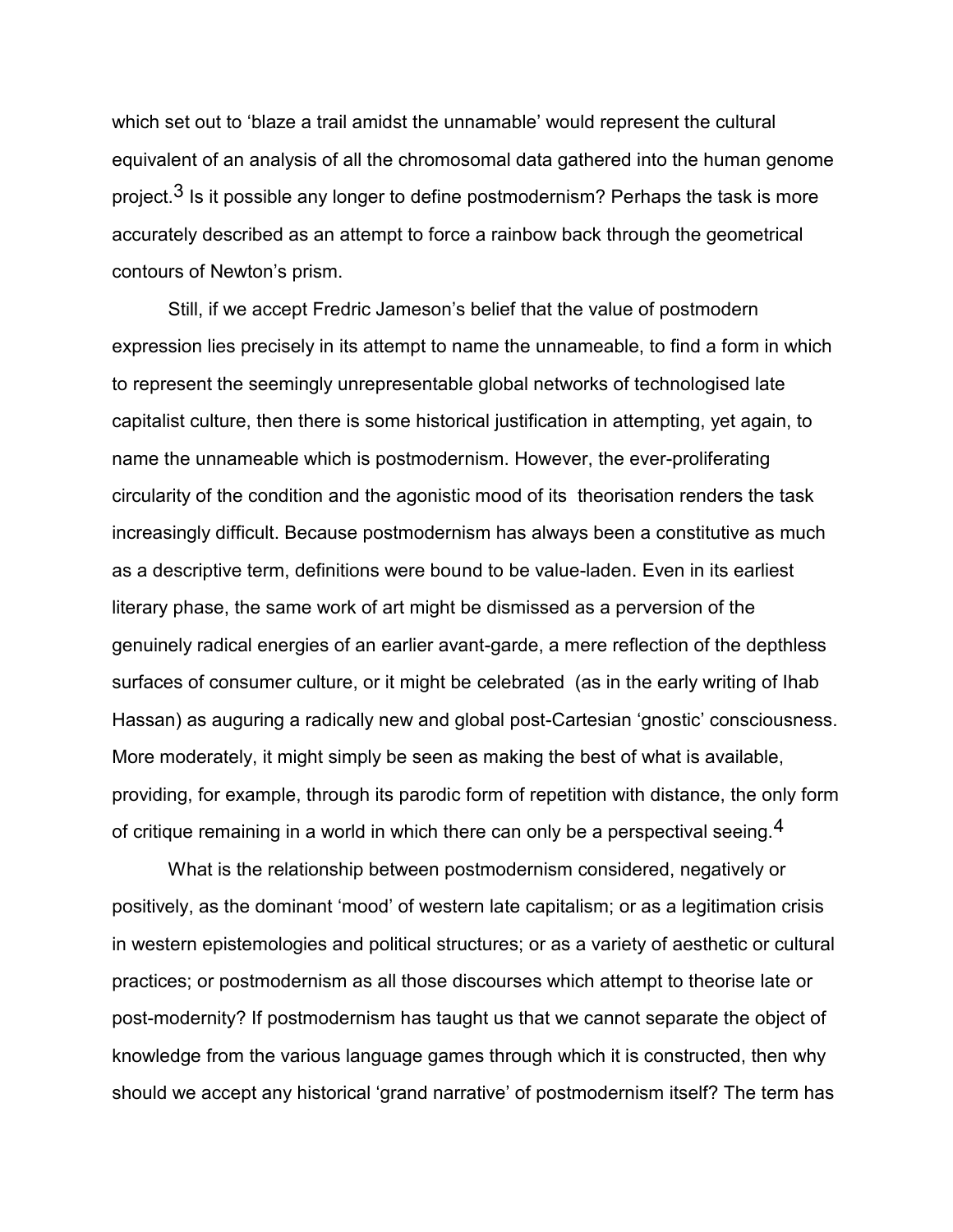come to designate a bewilderingly diverse array of 'little narratives' as well as a more broadly epistemic sense of crisis in the foundational philosophical and political discourses of the European Enlightenment. From its very inception, and more so than cultural modernism, postmodernism was created as much by academic categorisation and intellectual reformulation as by aesthetic manifestos and the development of idenitifiable literary or cultural movements. Theorists of postmodernism are endlessly caught in the performative contradictions of obsessively naming the unnameable even as they decry the activity of naming as incipiently totalitarian. To offer a formal or periodising definition is, implicitly at least, to deny the nominalism of Lyotard's agonistics, to ride over his horror of the potentially diabolic effects of trying to reconcile the concept and the sensible, of trying to project conceptual generalities onto the social. It is no accident that one of the key reference points for postmodernists has always been that oft-quoted sentence from Nietzsche, warning us that:'We obtain the concept, as we do the form, by overlooking what is individual and actual:whereas nature is acquainted with forms and no concepts. . . but only with an X which remains inaccessible and undefinable for us'.<sup>5</sup> One can accept Nietzsche's warning against intellectual arrogance, however, whilst resisting a full-blown postmodern nominalism. Accordingly, I will argue that postmodernism can be understood as a gradual dissolution of the modern idea of the separate autonomies of the spheres of art, science and morality or politics, and can be viewed as an increasingly pervasive aestheticisation of all spheres of knowledge and experience, from philosophy to politics and finally to science. Furthermore, I shall argue that postmodernism exists in a 'strong' and in a 'weak' form and that each of these may take on either a deconstructive (epistemological) or a reconstructive (ethical) orientation.

The postmodern 'mood' began to gather in the 1960s when changes in western societies (the emergence of post-industrialisation; increased technologisation; expanding consumerism and 'lifestyle niche' advertising; widening democracy and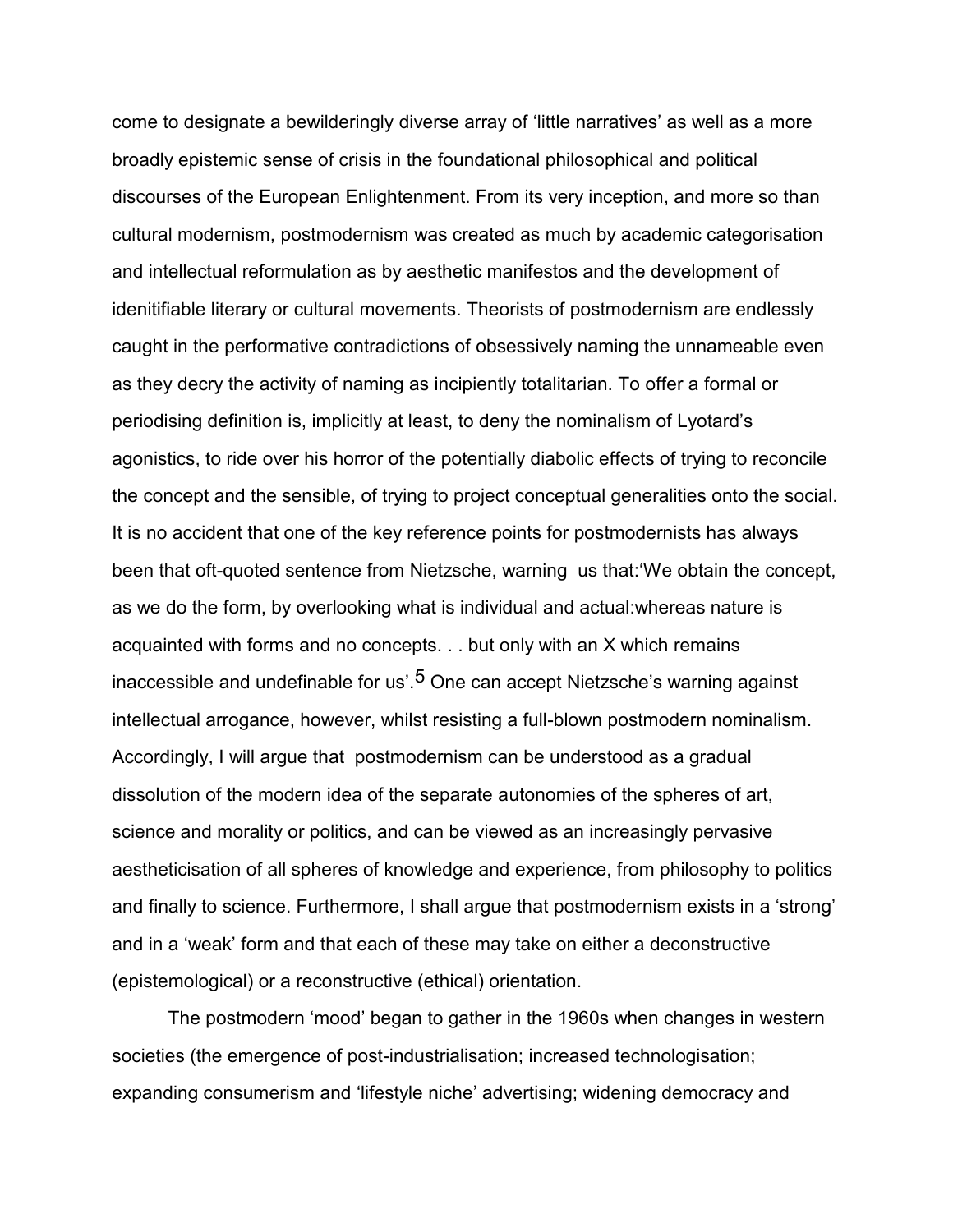access to secondary and higher education; the growth of youth and sub-cultures; the global spread of information technology, mass media, and the 'knowledge' industries; the retreat from both colonialism and utopianism in politics and the rise of new identity politics around race, gender and sexuality) coincided with changes in literary and artistic expression (pop art, anti-modernism in architecture, self-reflexivity in literature) and with a new scepticism towards science and positivism in thought. The changes gradually seemed to add up to both a rejection of modernism and a failure or repudiation of Enlightenment and post-Enlightenment rationalist ideas about the unity of the self, the concept of universal justice in politics, the role of the state, the idea of underlying laws of history, the possibility of certainty in thought and science. Since the Enlightenment itself, there had, of course, always been an anti-Enlightenment current in philosophy and art (Dostoevsky's aforementioned novel *Notes from underground*, for example, challenges everything from Kantian and utilitarian ethics to scientific socialism and gender-blind universalism, in terms remarkably prescient of much postmodern thought), but never before had it seemed to chime so convincingly with the changes taking place in western societies.The retreat from utopianism had already been foreshadowed in the forties and fifties, in the responses of philosophers such as Karl Popper, Hannah Arendt, Michael Oakeshott and Isaiah Berlin, for example, to the horrors of the Holocaust and the rise of totalitarianism. Whilst western governments were busy trying to rebuild the post-war state within the framework of compromise now referred to as 'welfare capitalism', analytic philosophy increasingly turned introspective, political philosophy toward concepts of piecemeal reform or Berlin's 'agonistic liberalism' (a repudiation of all rationalist attempts to derive a collective social Good from the scientific laws of history).

Bertrand Russell had earlier defended Enlightenment rational scepticism as a criticism of knowledge which, though unable to 'tell us with any certainty what is the true answer to the doubts which it raises, is able to suggest many possibilities which enlarge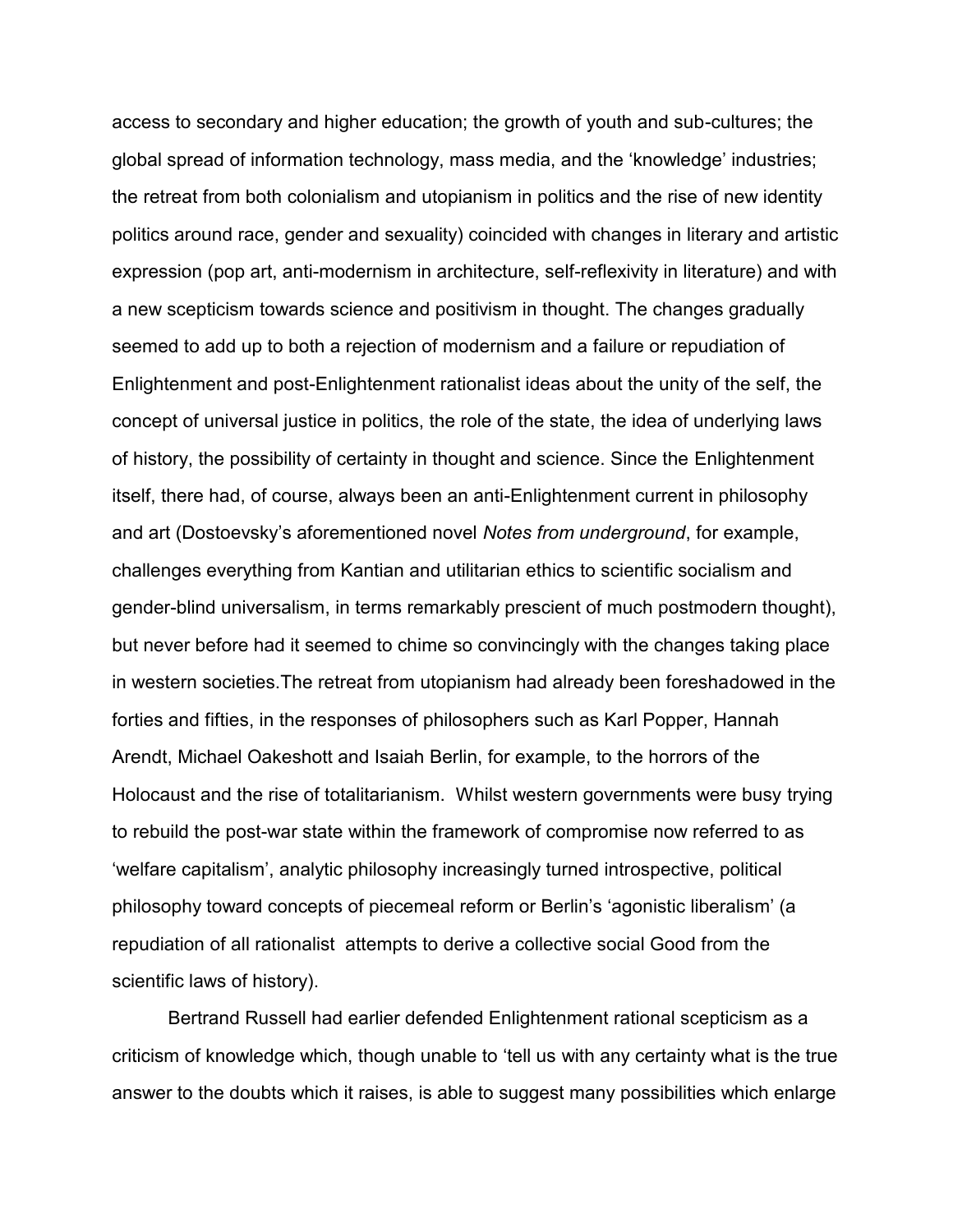our thoughts and free them from the tyranny of custom<sup>'. 6</sup> By the 1970s, those doubts had increasingly turned back on the instruments of their own articulation and analysis, so that objects of knowledge become not so much entities on which language reflects as artefacts actually constructed through and within languge. By 1979, when Lyotard published his influential book, new and burgeoning forms of epistemological and cultural relativism were already well out of their infancies. Truth, Knowledge, Self and Value were no longer to be regarded as foundational categories, but as rhetorical constructions masking relations of power and strategies of oppression and marginalisation. In the modern condition, philosophy had claimed the position of privileged metanarrative, claimed to be the discourse which might discover that final vocabulary which would ground the very conditions of knowledge. Postmodernists now claimed to have cut away this final ground in recognising there were only ever vocabularies to invent. If modern philosophy had pretended to be monarch of scientific discovery, then postmodern theory must now preside over a new dynasty of aesthetic invention.

Broadly, postmodernism can be understood as a gradual encroachment of the aesthetic into the spheres of philosophy, ethics and, most recently, science; a gradual displacement of discovery, depth, truth, correspondence and coherence with construction, surface, fictionality, self-reflexive narrative and ironic fragmentation:realism giving way to idealism and then to an all-pervasive textualism. Jameson has described this as a pathology of autoreferentiality; Jean Baudrillard, as a condition of hyperreality where aestheticisation has turned on itself, where even art 'is dead, not only because its critical transcendence is gone, but because reality itself, entirely impregnated by an aesthetic which is inseparable from its own structure, has been confused with its own image<sup>'.7</sup> More specifically though:how did postmodernism gradually seep out of its earliest containment within debates about the value of literary, artistic and architectural modernism and into the fields of philosophy, social and political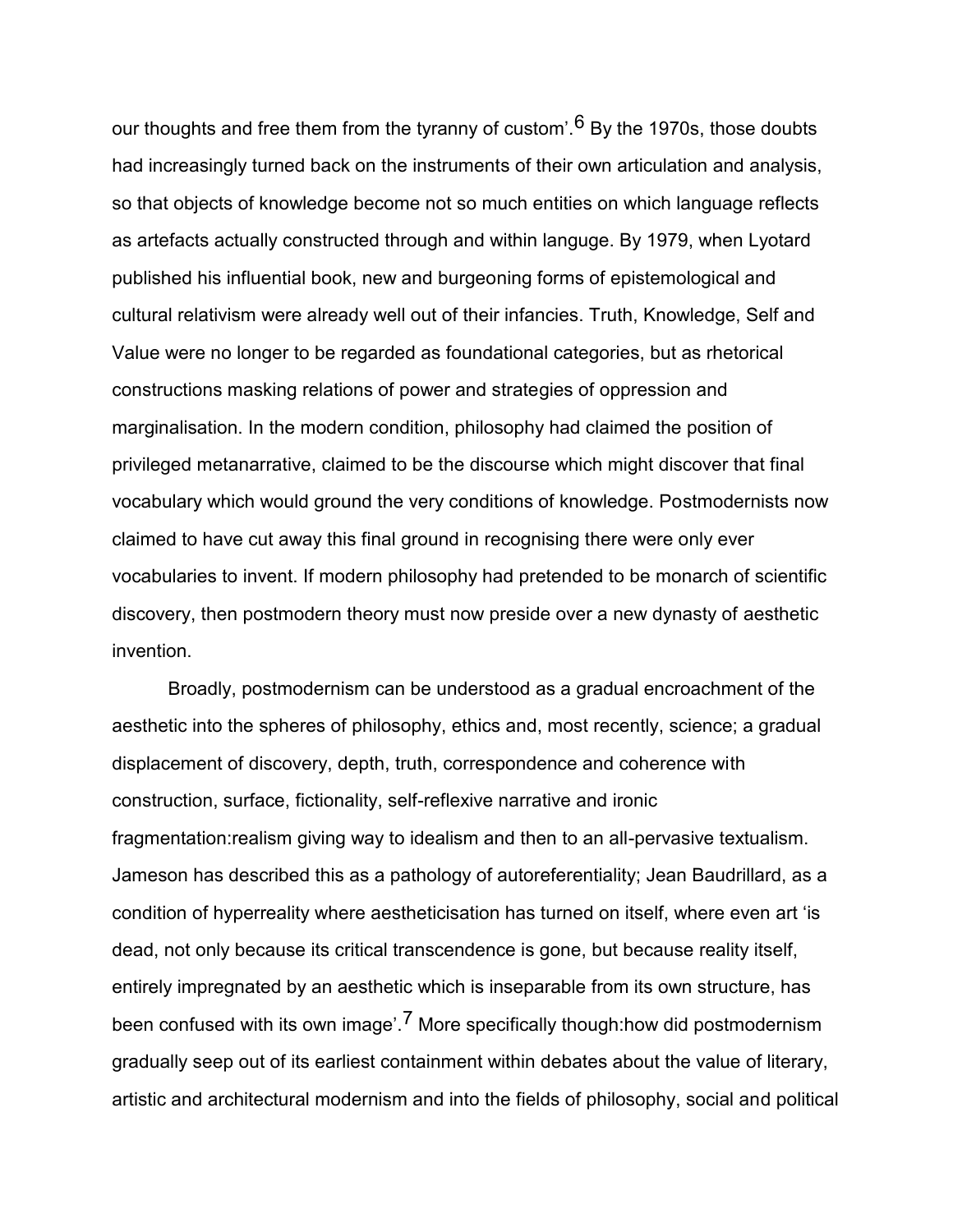theory, and finally science studies? What are the value claims made for and against it? What are its political ramifications? What has been its effect on literary criticism? Where is the debate at the end of the century? Can we encompass the entire field of different postmodernisms with a broad map of types and tendencies? How may we trace its intellectual precursors? The rest of this essay will attempt to offer brief answers to some of these questions by considering the emergence of postmodernism:as a formal aesthetic; as a model for political engagement; as a philosophical critique and, finally, as the most recent manifestation of the ongoing two cultures debate between literature and science as it impinges upon literary critical practice.

## **THE IRRESISTIBLE RISE OF POSTMODERNISM:FROM ART TO SCIENCE**

The term 'postmodernism' was first used in the 1950s by literary critics to describe new kinds of literary experiment arising out of but moving beyond the terms of aesthetic modernism. It was associated with an emphasis on immanence or situatedness, on contingent experience and cultural complicity, and set in opposition to a modernism confirmed in New Critical theorising and in Abstract Expressionist aesthetics as conceived in the terms of objectivity, transcendence and impersonality. Poets such as Charles Olsen and critics such as William Spanos (editor of the important journal *Boundary 2* ) named the existence of a new non-anthropocentric literature whose Heideggarian anti-humanism was directed at seeing 'man' as a being in the world, as radically situated as any other object. A similar tendency appeared at the same time in the *chosisme* of the French New Novel and in Susan Sontag's rejection of an intellectualised depth/surface model of interpretation for an acceptance of the experience of art as sensuous surface, an 'erotics' of the text. John Barth talked of abandoning the literature of exhaustion for an essentially parodic mode of replenishment. Leslie Fiedler spoke of a new and radically democratic art which would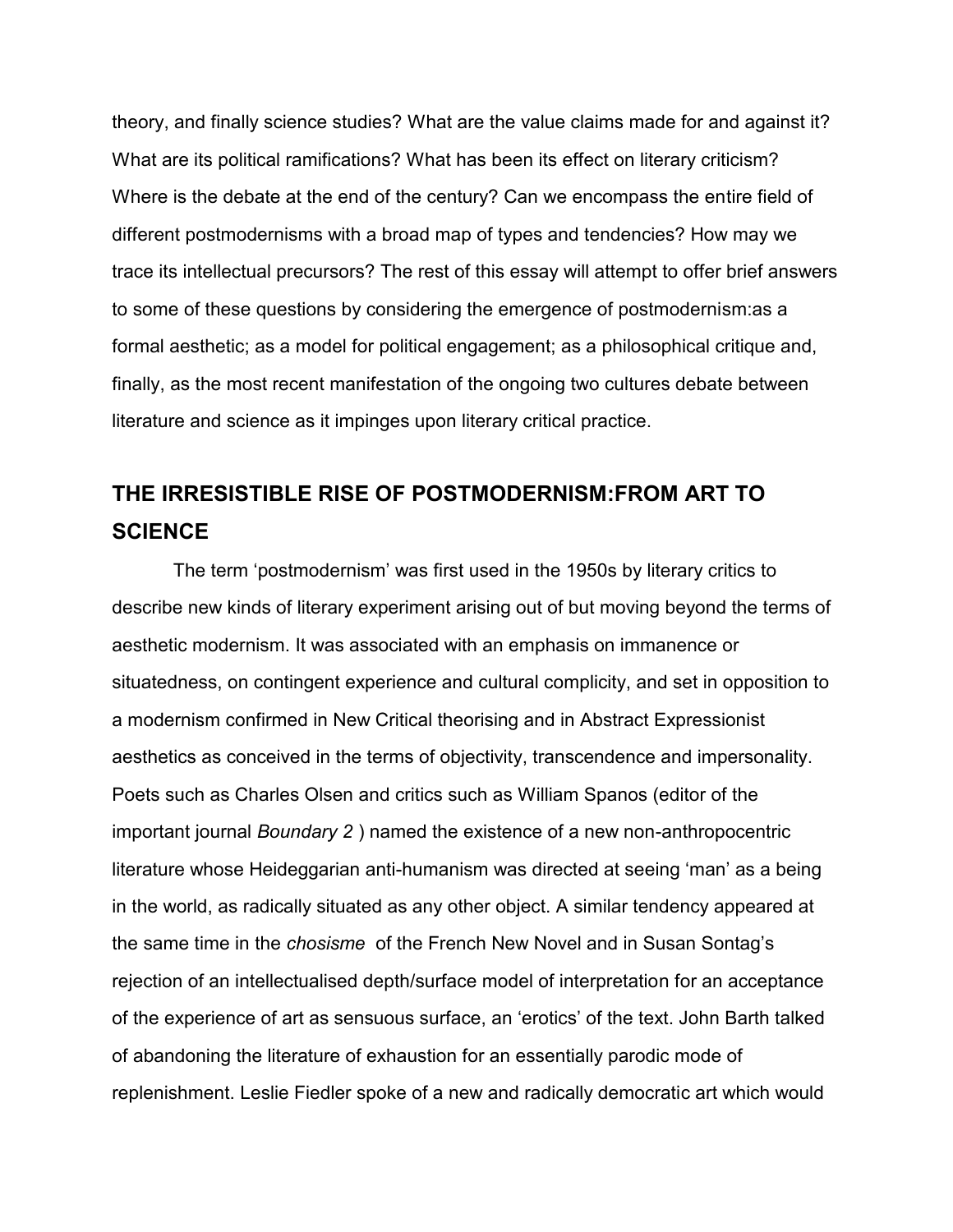spurn the elitism of high modernism, bridge the gap between mass and high culture, and undo the much vaunted and loftily proclaimed 'autonomy' of modernist aesthetics.<sup>8</sup> For such critics, postmodernist 'surface' was the contemporary period's more democratic equivalent of Adorno's negative aesthetics of modernism:an art which, in making itself opaque and resistant to the totalising compulsions of intellectual interpretation, would more effectively than modernism refuse easy consumption without falsely denying its complicity with a culture of consumption. By the early eighties, however, the term had shifted from the description of a range of aesthetic practices involving 'double-coding', playful irony, parody, parataxis, self-consciousness, fragmentation and the mixing and meshing of high and popular culture, to a use which encompassed a more general shift in thought and which seemed to register a pervasive cynicism towards the progressivist ideals of modernity.

Postmodernism, at this point, began to take on the familiar cultural identity discussed earlier; it was now used in Jameson's sense to designate a new cultural epoch in which distinctions between critical and functional knowledge break down as capitalism, in its latest consumerist phase, invades even the unconscious and the third world, leaving no remaining space and no Archimedean point (philosophical or aesthetic) outside of culture. By 1984, postmodernism was firmly established as a constellation of discourses and preoccupations involving various repudiations of foundationalist thinking, a range of aesthetic practices which similarly disrupt the modernist concept of formal aesthetic autonomy and a variety of analyses of the present cultural mood or condition. Ihab Hassan described it as an 'antinomian movement that assumes a vast unmaking of the Western mind . . . an ontological rejection of the traditional full subject, the cogito of Western philosophy . . . an epistemological commitment to minorities in politics, sex or language . . . totalisation in human endeavour is potentially totalitarian<sup>'.9</sup> If foundationalism required confidence in the abiltiy of the rational enquirer to arrive at foundations, then it would seem that the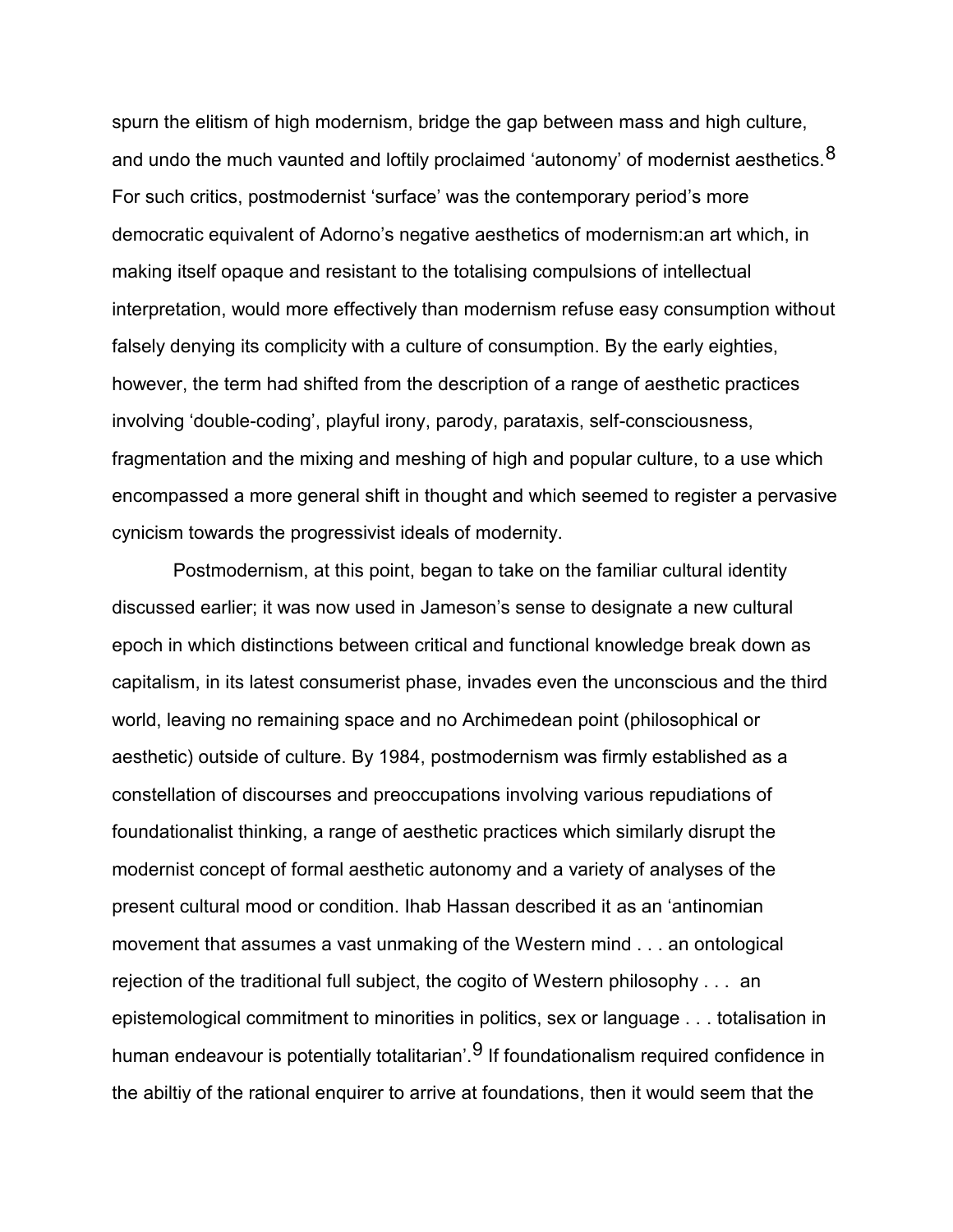demise of one must entail the collapse of the other. Moreover, if the philosophical project of the Enlightenment was now under threat, if there could be no rational subject to be emancipated and if every collectivity represented a false and exclusive totality, then the political commitment to universal emancipation and justice must surely also be under threat. By the 1980s, it seemed that postmodernism had challenged every aspect of Enlightenment discourse and the entire foundation of modernity:the autonomy of art, the grounding of epistemological certainty in the rationalist subject, the political project of universal rights and emancipation, and even the objectivity and truth of science.

## **POSTMODERNISM AND ART:FROM AUTONOMY TO AESTHETICISM**

The shift from autonomy to aestheticism may be regarded as paradigmatic of the entire transition from modernism to postmodernism:in the relations of high art to mass culture; the relation of knowledge to historical and social contexts; of the concept of the self as a unified and rational whole; of the concept of history as a teleological structure underpinned by universal laws. Early literary postmodernism prefigures the later and broader cultural movement in addressing its relations with modernism primarily in terms of the concept of autonomy, a key term in the theorisation of modernism from the early 1920s. In 1913, Clive Bell's *Art* had argued for the absolute separation of life and art; T.S.Eliot's famous 1923 review of Joyce's *Ulysses* (in *The dial)* would welcome his 'mythic method' as a delivery from history; in 1929, Eugene Jolas, the editor of the international modernist journal *transition* proclaimed that 'the epoch when the writer photographed the life about him . . . is happily drawing to a close. The new artist of the word has recognised the autonomy of language'.<sup>10</sup> For Jolas, the art of modernism had opened up a new post-Kantian realm of freedom and aesthetic autonomy outside of the mechanical necessity of Newtonian space and that of Darwinian time.

The crisis in this concept of autonomy is decisive for an understanding of the relationship between modernism and postmodernism in art, and also for the entire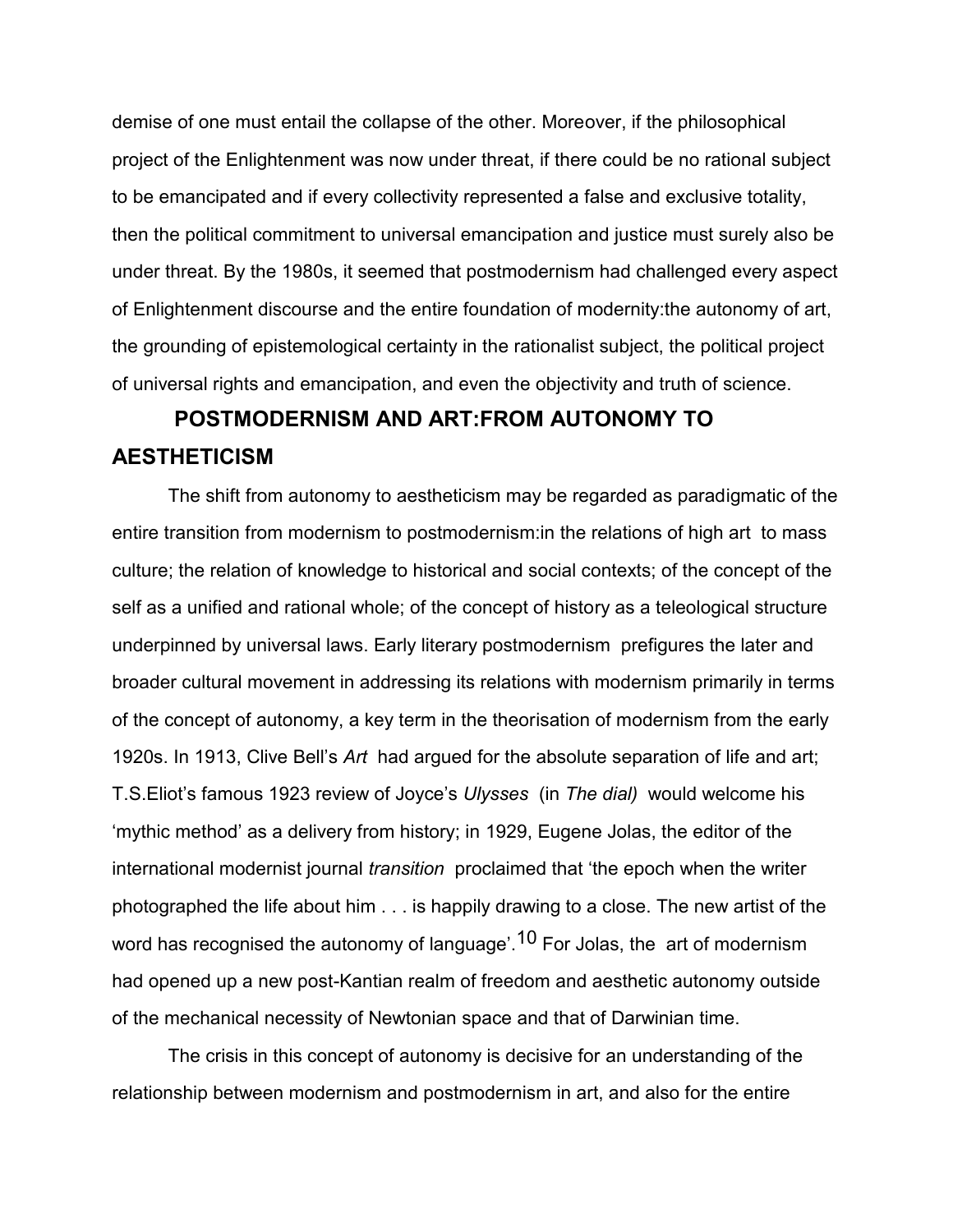postmodern critique of modernity. The modern idea of autonomy is derived from Kantian thought and is inextricably bound to the Kantian idea of freedom and truth. Autonomy involves the capacity to act in accordance with self-determined principles rationally formulated and not driven by irrational impulses from within or tyrannical pressures from without. To be autonomous is to transcend the phenomenality of material or historical determination and to give the law unto oneself in a space of freedom. In Kantian ethics, it is associated with the idea of the categorical imperative:the unconditional rule that each individual is free if he or she acts in accordance with universalisable principles which respect other people as ends in themselves and not as means to one's own ends. Transferred to the aesthetic, Kantian universalism entails that art is its own end, that it creates its own universe, one structured according to internal rules not applicable or subordinate to or interchangeable with the imperatives of other orders outside the aesthetic:those of politics, morality, science or philosophy.

The postmodern critique of modernist literary autonomy has tended to pursue one of two paths.The first addresses the place of art in mass culture and, in particular, the process of 'dedifferentiation' whereby consumer culture appropriates the forms and surfaces of high art or where a highbrow literary culture gradually absorbs and reformulates the generic modes of popular and mass culture.<sup>11</sup> The second addresses the ethics of autonomy, the recognition that if the price of autonomy may be aesthetic withdrawal from historical engagement, then the price of aestheticisation might be a collapse of ethics and politics into art:the speculative projection of art onto history, and its dangerous degeneration into the kinds of unselfconscious mythmaking associated with recent fascist politics. Irresponsible aesthetic myth-making confuses the separate autonomies of the Kantian realms and produces dangerous political ideologies.

The first critique has tended to develop out of the tradition of Marxist aesthetics. One of the very first critiques of modernist autonomy was offered in Georg Lukacs' well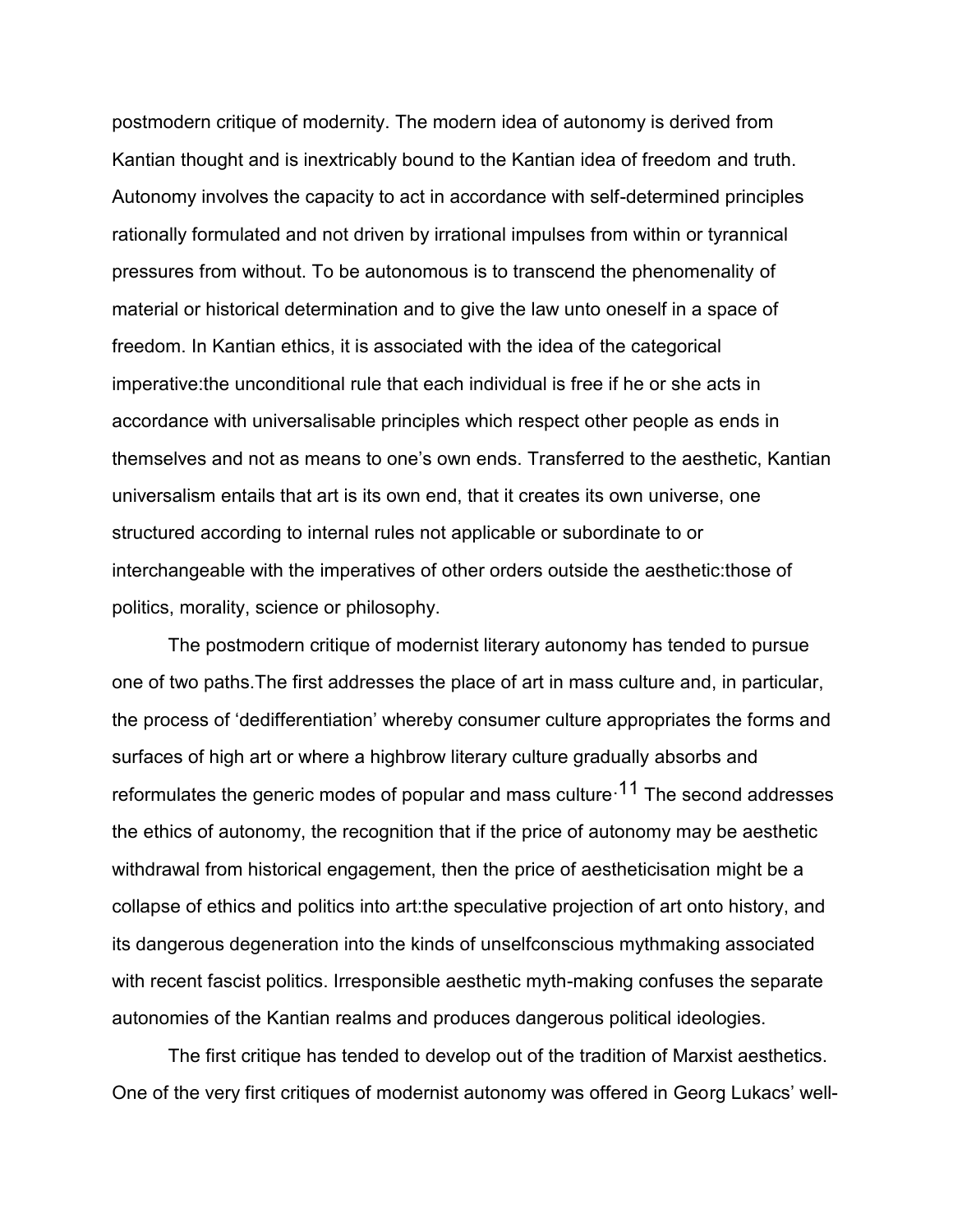known essay 'The ideology of modernism' which argued that autonomy represented a negation of history and a withdrawal into a sterile and formal solipsism. Writing from within the context of postmodernism, later Marxists have been more equivocal. In his 1984 essay, 'Postmodernism or the cultural logic of late capitalism', Fredric Jameson defended as laudable the modernist attempt to achieve critical distance on the immediate impingement of history in order to preserve history as more than simply representation in a frozen present. For Jameson, this kind of autonomy and critical distance is no longer possible in the postmodern condition:art, thought and critique have all been subsumed into the invincible economic logic of late capitalism. In all of his work since the collection of essays of 1986, *Against the grain*, Terry Eagleton, however, has been almost as critical of modernist 'autonomy' as of postmodern aestheticism. For Eagleton, a facile postmodernist aestheticism complicit with late consumer culture is no more critically engaged with history than was the much vaunted modernist autonomy in its disdainful flight from early mass culture. Postmodernism has simply exacerbated the tendencies toward refusal of critical engagement with history and its spurious 'populism' is simply one more manifestation of the throwaway surfaces of consumer culture. *Advocates* of postmodernism, however, regard the challenge to the concept of autonomy as an honest recognition of the complicity of all art with the cultural assumptions of its time and a welcome sign of the collapse of the cultural hegemony of a beleagured leisure class anxious to defend its privileges against the tides of mass culture and political democratisation. For such commentatators, aesthetic autonomy was a way of refusing or containing radical energies or feelings and might therefore be seen as complicit with that 'iron cage of rationality' constitutive of bourgeois culture through its strategies and ethics of control.

Battle-lines have similarly been drawn over the issue of the ethical implications of the transition from autonomy to aestheticism and the stakes here are higher, the energies more intense. In a technologised mass society, and once the doctrine of the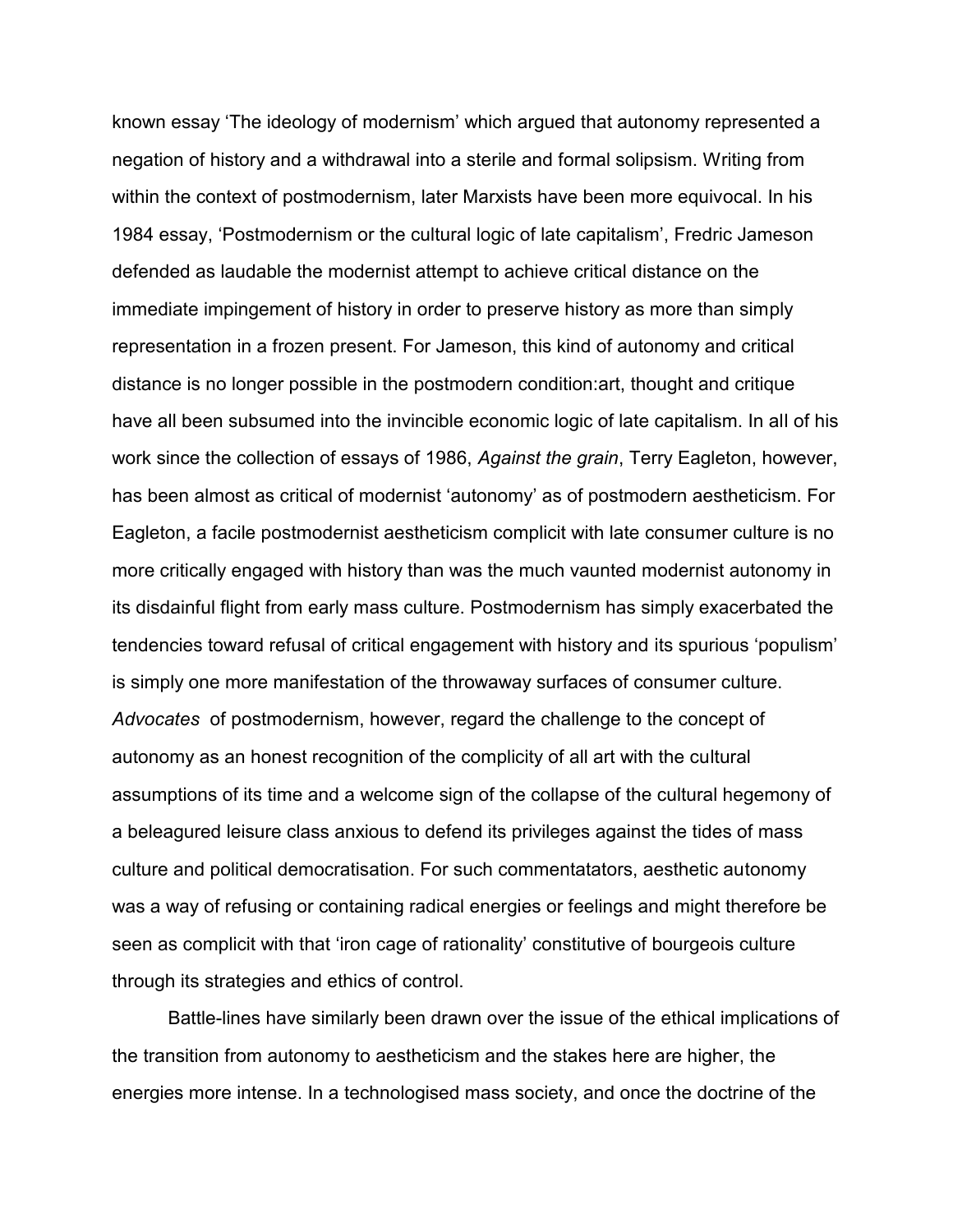purity of the word is encouraged to walk abroad, then human beings may begin to project their perfect aesthetic worlds onto history, to play God with the real.The religion of art within a secularised and urbanised culture might become a blueprint for pogroms, torture and genocide. It is all very well proclaiming the religion of art, but what are the consequences if that religion begins to proselytise, to seek converts, to make claims for its powers to regenerate a consumer-driven world of history which is bereft of spiritual direction or formal coherence? Writers and artists in the 1960s seemed suddenly to recognise the fascistic potential of a liberated aestheticism, the force of Walter Benjamin's argument that it was the projection of a decadent aestheticist symbolism onto the sphere of history which had created the barbarous idealisms of Nazi Germany. In the early1940s, Karl Popper had observed that art masquerading as science in the guise of metaphysics might produce a dangerous historicism, an aestheticist perfectionism. W.H.Auden's 'The poet and the city' (1963), Borges's 'Tlon, Uqbar, Orbis `Tertius' (1964), Frank Kermode's *The sense of an ending* (1967), Iris Murdoch's *The flight from the enchanter* (1956) were some of the earliest literary expressions of a recognition that heightened aesthetic self-reflexivity might be more than self-indulgent play with language games.The metafictional strategies of postmodernism might serve an ethical function in a world which increasingly, and dangerously, neglects to discriminate between different orders of fictionality. Over a decade later, of course, Lyotard announced his war on the belief in 'totality' (understood as that reconciliation of the concept and the sensible which has produced totalitarianism); he announced, furthermore, that the project of postmodernity must be to prevent the dangerous slippage from autonomy in art to aesthetic perfectionism in the world.

Postmodern writers have tended to adopt one of two responses to the difficulties thrown up by such insights:either to move further into aesthetic autonomy in a gesture of *reductio ad absurdum* which insulates art as absolute fictionality; or, to selfconsciously explore ways to retain art's magic without capitulation to a dangerous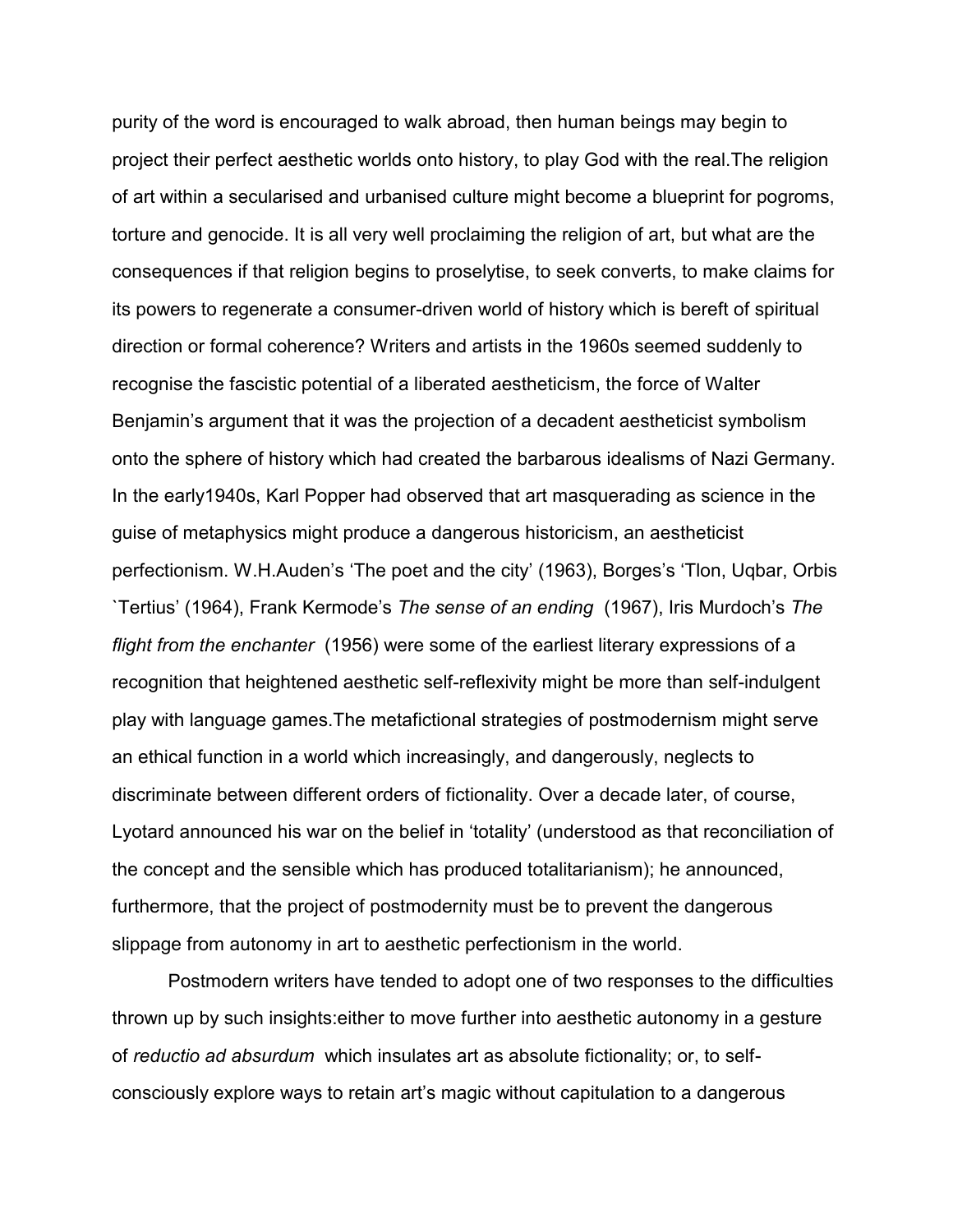enchantment (the way of magic realism, historiographic metafiction, of novelists such as Calvino, Spark, Murdoch and Pynchon). Samuel Beckett, a writer whose work draws on both modes, and whose writing spans the period of high modernism *and* early postmodernism, was a crucial figure in the aesthetic transition from one to the other. In Beckett's parodic Cartesian universe, human consciousness, split off from that defective machine which is the body, longs to retreat into a purely rational or aesthetic space where internal coherence might subsume nature through language into the shape of a perfect Platonic circle. His works are full of *a priori* language games and much of the comedy is derived from the disjunction between the intensity of their pursuit and the futility of their import.The fascination with purely autonomous enclosed systems is both recognition of the seductions of syllogistic logic and a satire on its limitations. His characters, the Malones, Mahoods and Worms in*The trilogy*, desperately but comically attempt to arrive at the certainty of selfhood as pure thinking, attempt to arrive, that is, at the condition of pure Cartesian reduction. Not only do they fail, of course, but the very effort is intended to bring the reader to a recognition that everything excluded as *waste* under the sign of pure autonomy also happens to be everything we normally value as *life.* Intelligibility does not arise out of the algorithmic self-reflexivity of the autonomous system (whatever its seductions) and Beckett's avowed intention throughout his writing was to 'find a form in which to accommodate the mess'.<sup>12</sup> Beckett's writing is an important testimony to the fact that if writers submit to an ethical imperative to be cautious of the enchantment of systems, art does not necessarily cease to be magical or heroic. Postmodern self-reflexive play comes in many varieties; as with modernist aesthetics, blanket dismissals are as inappropriate as generalised paeans. Modernist autonomy and linguistic hermeticism might represent an aristocratic disdain for a vulgar and commercialised culture or a Nietzschean recommendation of aesthetic fictionality as a substitute for metaphysical presence; its repudiation or ironisation might represent a rejection of the former or an awareness of the potential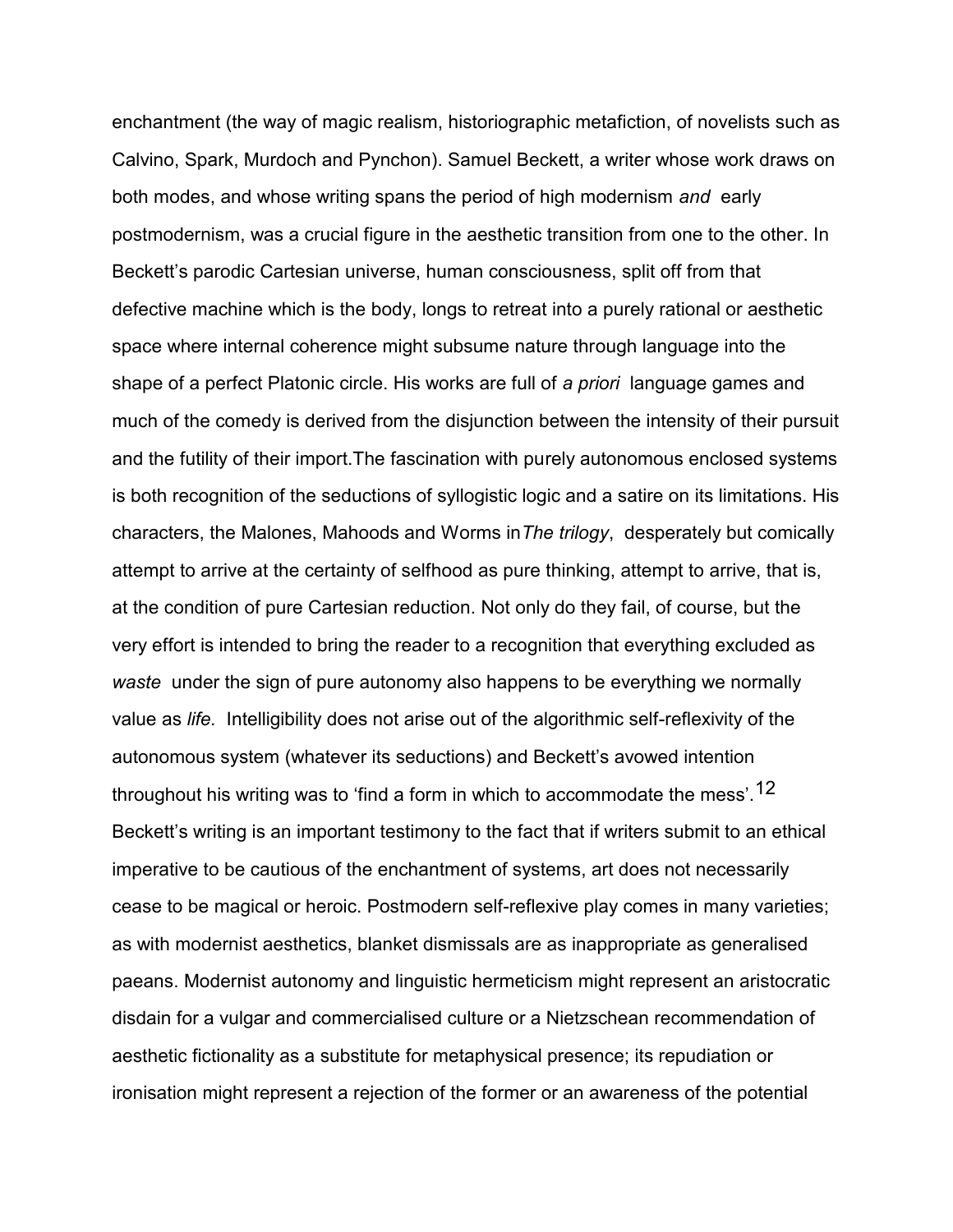dangers of the latter.

## **POLITICS, EPISTEMOLOGY AND POSTMODERNISM**

How does this concern with autonomy enter the politics of the postmodern critique of modernity? Like its artists and writers, postmodern thinkers have similarly recognised that one of the effects of modernity is that knowledge reflexively enters and shapes experience in the world and is then shaped by it in an unprecedently selfconscious fashion. Once knowledge is thus reconceived in constructivist or situational terms, however, then rationality may no longer be grounded in a self which is somehow transparent to itself; truth may no longer be discovered by a rationality capable of fathoming its own foundations. In this sphere of postmodernism, therefore, critique has focussed on the modern idea of the autonomy of the self and of those metanarratives which have claimed to ground knowledge by standing outside of history.

Postmodernism registers a pervasive crisis in the romantic-modern understanding of selfhood as founded upon a unitary subjectivity striving towards a goal of perfect internal coherence and satisfying correspondence with the world outside the self (a crisis already implicit in the Marxist critique of Hegelian idealism, in the Freudian assault on rationality, in Nietzsche's deconstruction of metaphysics as an expression of the will-to-power and in the poststructuralist critique of representation). Postmodernism defines itself in contradistinction to earlier rationalist and empiricist modes of thinking:against a Platonic objective idealism in which truth resides in a transcendent sphere of Ideal Forms; against an empiricist reflectionism in which mind appears as a glassy essence; and against a Kantian transcendental idealism in which historical and contingent subjectivity is subsumed into categorical and *a priori* mental structures which provide the universal contours of space, time, identity and the conditions for knowledge.

Postmodern uncertainty thus replaces modern (pre-emptive) doubt. If it is impossible to move beyond and outside of our instruments of interrogation (primarily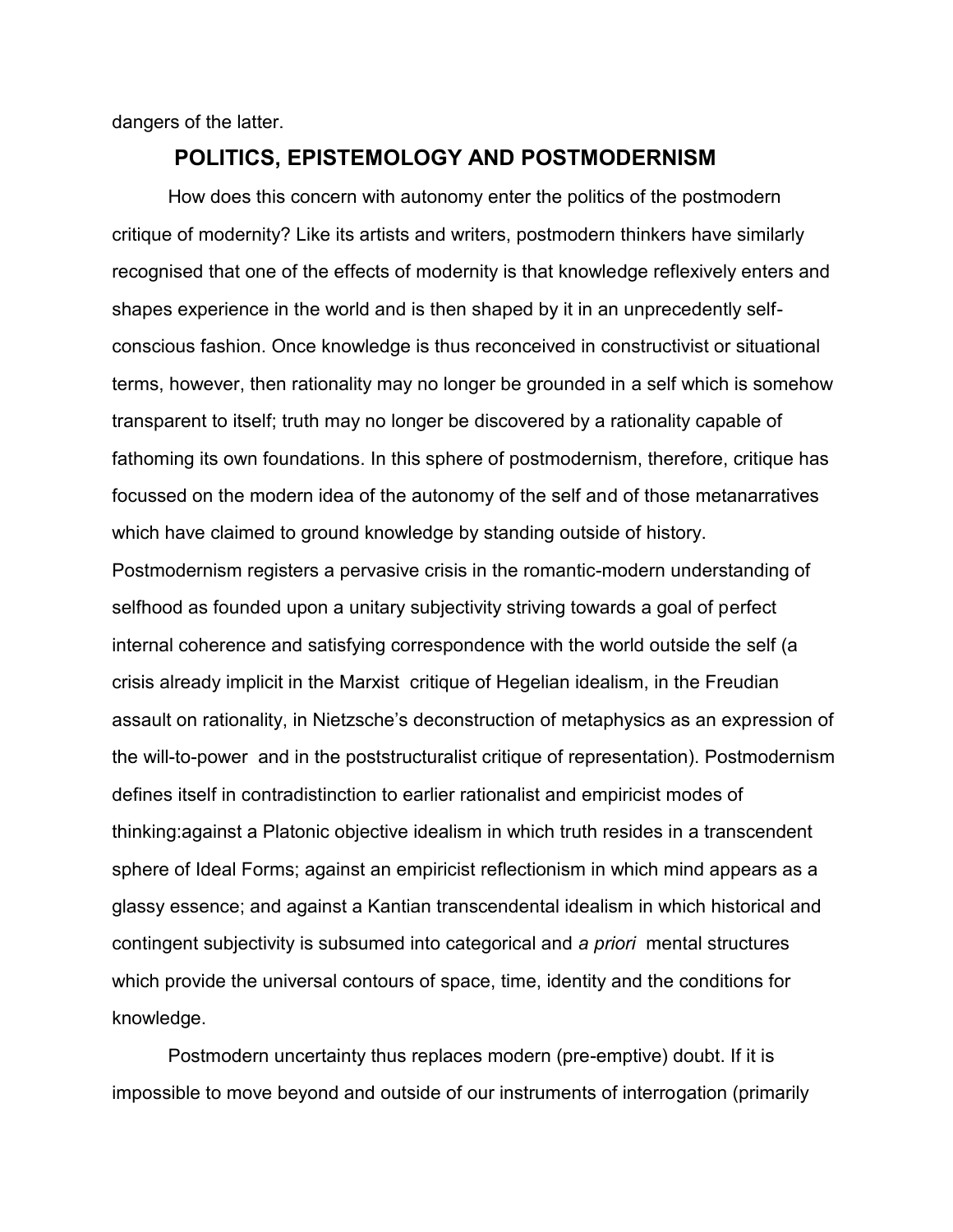language) in order to make contact with truths in the world, then dialogue must replace dialectic (Socratic or Hegelian) and hermeneutic 'conversation' must substitute for the rigours of Cartesian 'method'. In politics, there can be no universal subject of emancipation; no pure procedural justice derived from a 'view from nowhere' and grounding the discourse of equality and individual rights; no universally acknowledged concept of the 'good' derived from the telos of history. Liberalism and Marxism, the two main emancipatory discourses of modernity, can no longer legitimate themselves in universally acceptable terms. Politics therefore becomes 'micropolitics':the exercise at best of a situated rationality and a conversational practice grounded in the internal practices and claims of particular groups or communities. Claims to universality are to be regarded as strategies of exclusion and domination.

As with the issue of autonomy in the relations between aesthetic modernism and postmodernism, this epistemological critique of the autonomy of the subject and of subject-centred reason is at the heart of political debates between postmodernists and their critics. Feminists such as Hekman, Flax and Jardine have welcomed postmodernism as the most radical critique available of the 'masculinist epistemology of modernity'.13 Communitarian post-Marxists such as Laclau and Mouffe have viewed the postmodern critique of modernity as exposing first of all the sterility of liberal proceduralism in its refusal to acknowledge the need for publicly debated and substantive vocabularies of the 'good'; and, secondly, the dangerous complicity of Marxism with an axiomatic rationality destructive of truly democratic community in its 'scientific' and non-negotiable outline of a metanarrative of history. For them, postmodernism has revealed that it is possible to explore ways to preserve the emancipatory ideals of modernity whilst dispensing with its epistemological foundations.14 The postmodern critique of epistemology is welcomed as a critical tool which exposes the flaws in the political thinking and institutions inherited from the rationalist version of Enlightenment and may therefore facilitate the reconsideration of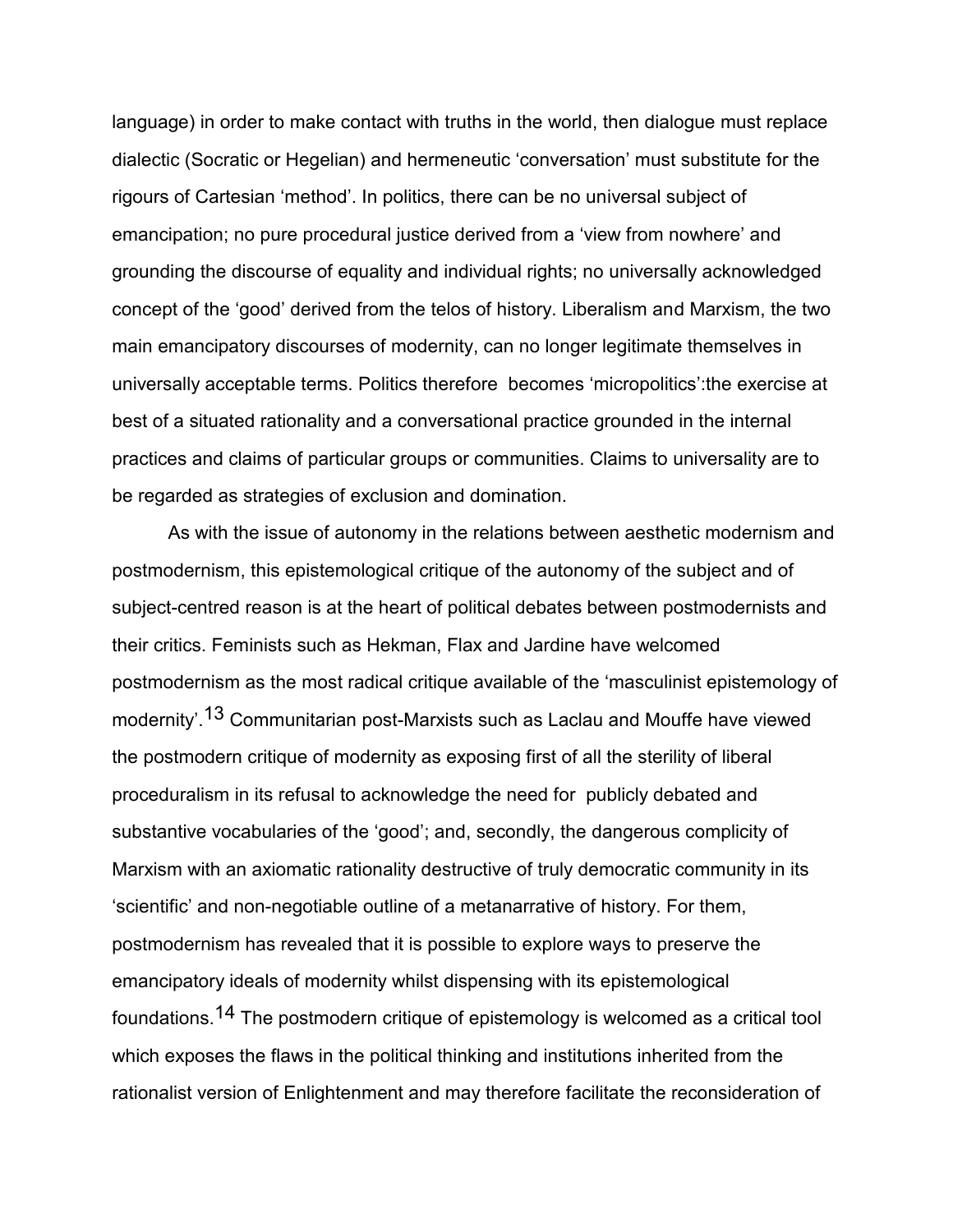an alternative tradition of republican thinking about civil society, of a rejuvenated concept of *phronesis* as practical wisdom, and of a reconstruction of the language of rights which does not entail public exclusion of considerations of the good. Postcolonialists have welcomed the cultural relativism which has allowed for the voicing of difference and exposed the impoverished sense of subjectivity inherent in the notion of a purely rational unencumbered subjectivity.

Again, however, critics of postmodernism such as Christopher Norris, Terry Eagleton and John Gray have presented a very different picture of the political implications of postmodernism, regarding its strategies as a desperate and decadent pastiche of genuine political discourses of emancipation which require either a concept of subjectivity as a coherent and intentional agency and/or a structural understanding of cultural, economic and political realities which can provide a foundation for collective agreements about the nature of the good.<sup>15</sup> In their view, postmodernism fails on both counts. On the one hand, it merely represents an absurd or facile *reductio ad absurdum*  of the classic liberal principle of negative liberty into the restless and empty libertarianism of a subjectivity without a self caught in the ever-spiralling dialectic of need and desire of a self-perpetuating freemarket economy; and, on the other hand, it collapses into a paranoid neo-Hegelianism where the positive liberty of *Sittlichkeit* or the republican ideal of discovering the self within the practices of civil society is turned into a monolithic cultural determinism from which the only escape must be into a textualist void of freedom as *jouissance*, consumer hedonism or criticism as freeplay. Indeed, Eagleton views postmodernism as a kind of manic-depressive disorder, oscillating between the poles of textualist euphoria and constructivist dystopia, both underlyingly expressive of a desiring but decentred subjectivity, obsessed with freedom but with nothing to be free for, in a society which can only be regarded as an oppressive constraint and curb on such freefloating desire. In this flimsy dream of escape, the ironist theorist takes over the negative associations of modern autonomy understood as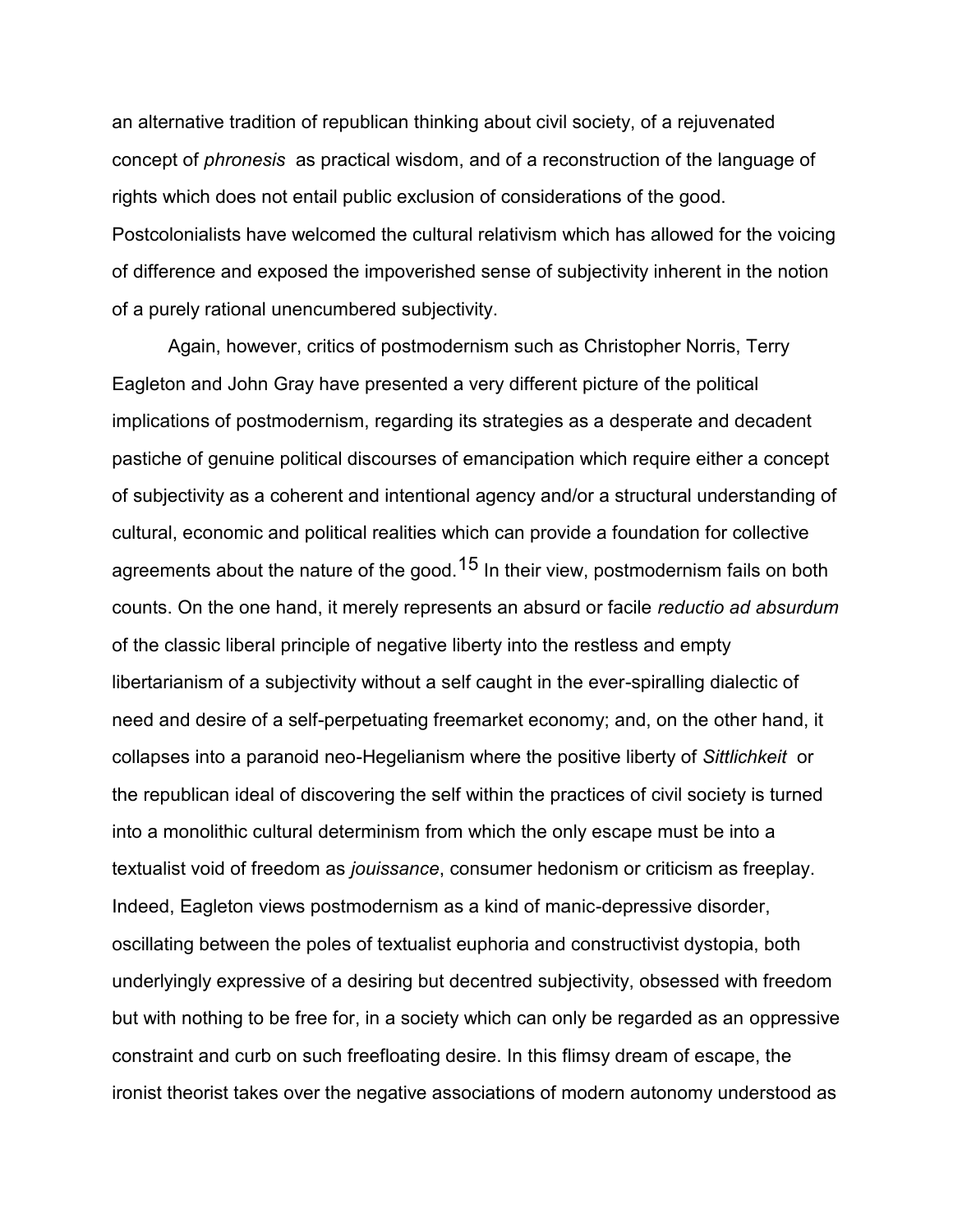the romantic-modernist artist's pursuit of silence, exile and cunning. Language is further fetishised and a rampant culturalism hijacks genuine political energies for a purely textualist and empty utopianism. In this analysis, if the only model of freedom is a kind of libertarian pastiche of negative liberty, where the self who might embody that freedom no longer exists, then the much vaunted 'difference' of postmodern politics simply becomes an end in itself with no other purposive goals. Detachment is still the driving force of intellectual political energies, though detachment in the guise of aestheticist disengagement and particularist or nominalist anarchy rather than the formalist 'well-wrought urn' of modernist autonomy and pure rationality.

## **POSTMODERNISM AS PHILOSOPHICAL CRITIQUE**

Reading such polarised accounts of postmodernism, one wonders indeed if the various critics and commentators are actually talking about the same thing. Straw men are set up and knocked down at every turn of a postmodern discussion, so it comes as no surprise that one prominent social theorist has declared that postmodernism is 'the most sterile and boring intellectual movement ever to emerge'.15 Perhaps one way to gain some purchase on these orchestral manouevres in the dark is to consider postmodernism as dividing into two modes derived from separate philosophical precursors:a strong and a weaker version, each with its own deconstructive and reconstructive orientation. Strong postmodernism emerges out of the poststructuralist reading of Nietzsche and weak postmodernism out of the hermeneutic reading of Heidegger. Deconstructive versions usually concentrate on the critique of Enlightnment epistemology and reconstructive versions on the attempt to build an alternative system of values, a new ethics out of or in relation to this epistemological revision. Firstly let us consider the 'strong' version.

In a famous statement in *The genealogy of morals* , Nietzsche declared:'Henceforth my dear philosophers, let us be on our guard against the dangerous old conceptual fiction that posited a pure will-less, painless, timeless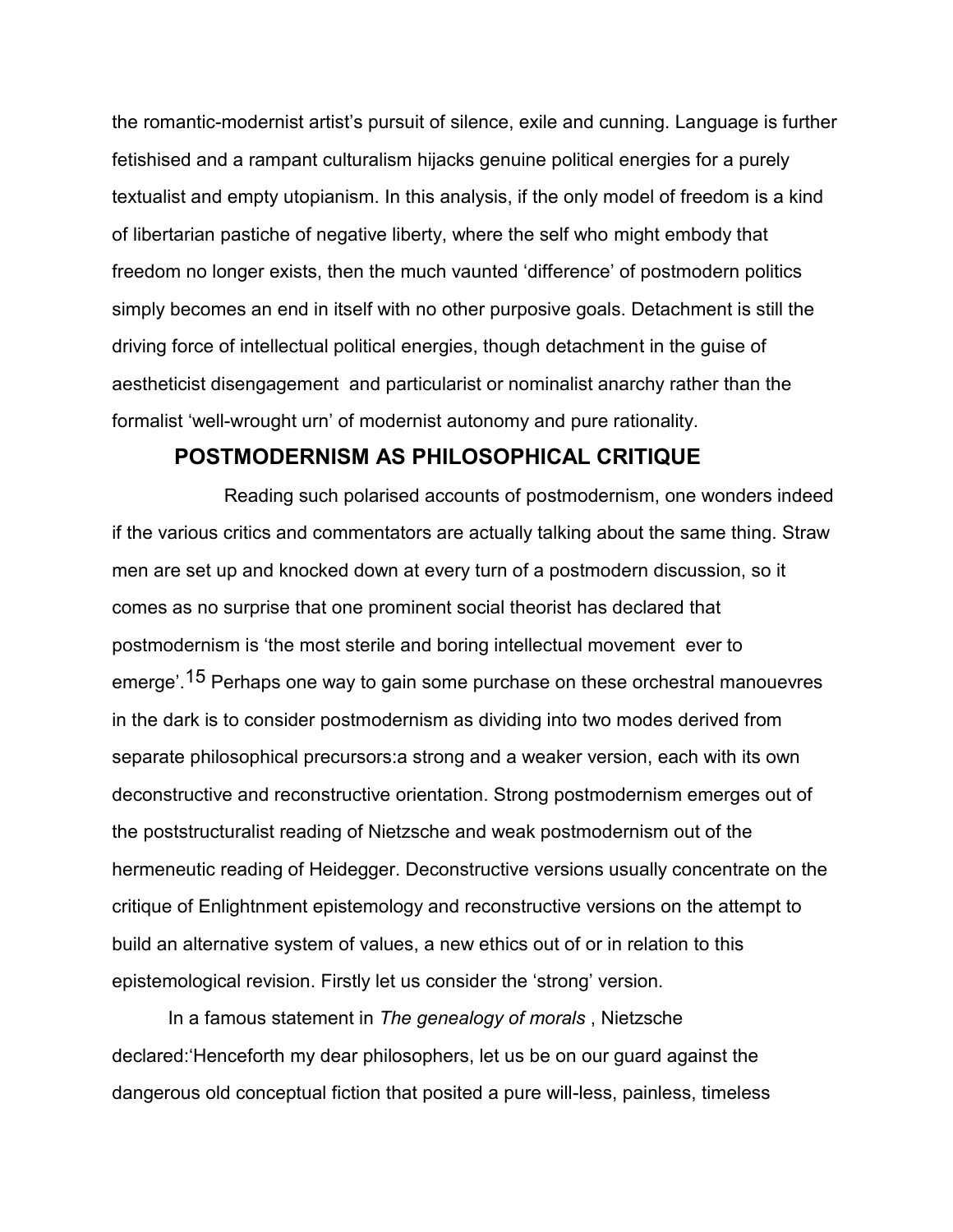knowing subject...There is only a perspectival knowing'.17 Nietzsche launched the first thorougoing critique of the idea of foundational truth and of the rational subject. For strong postmodernists, this position entails that philosophy must relinquish its claims to scientific status and embrace its true nature as poetry or art. Probably the most quoted sentence in the entire discourse of postmodernism is his assertion that truth is simply a 'mobile army of metaphors, metonyms and anthropomorphisms \_ in short a sum of human relations, which have been enhanced, transposed and embellished poetically and rhetorically'. Like 'coins which have lost their pictures', the historical origins of truth have simply been rubbed away and covered over with the rhetoric of science and metaphysics. As far as human reason is concerned the only rational thing we know is what little reason we have. It is man's needs and not his reason which interpret the world and truth is simply 'the will to be master over the multiplicity of sensations – to classify phenomena into definite categories'.18

Accordingly, 'strong' deconstructive postmodernism tends to champion perspectivism in the mode of 'difference'; to prefer nominalism over classification and to abhor 'totalities' as productive of a dangerous utopianism which would legislate for this world on the basis of an empty dream of the future. Its practitioners prefer performance and rhetoric over discovery and truth and, accepting the incommensurability of all language games, they also promote 'micropolitical action' over consensual or revolutionary politics. Axiomatic for this position is Lyotard's rejection of any claim to knowledge which makes an 'explicit appeal to some grand narrative, such as the dialectic of the Spirit, the hermeneutic of meaning, the emancipation of the rational or working subject or the creation of wealth'. The Enlightenment pursuit of such 'grand narratives' is seen as a manifestation of the will to power. Seeking his telos in the mastery of nature, man has imposed on the living present the supreme fiction of an imaginary future of perfect justice, truth and emancipation.The postmodern repudiation of Enlightenment is synonymous with the refusal of romantic-modern prometheanism,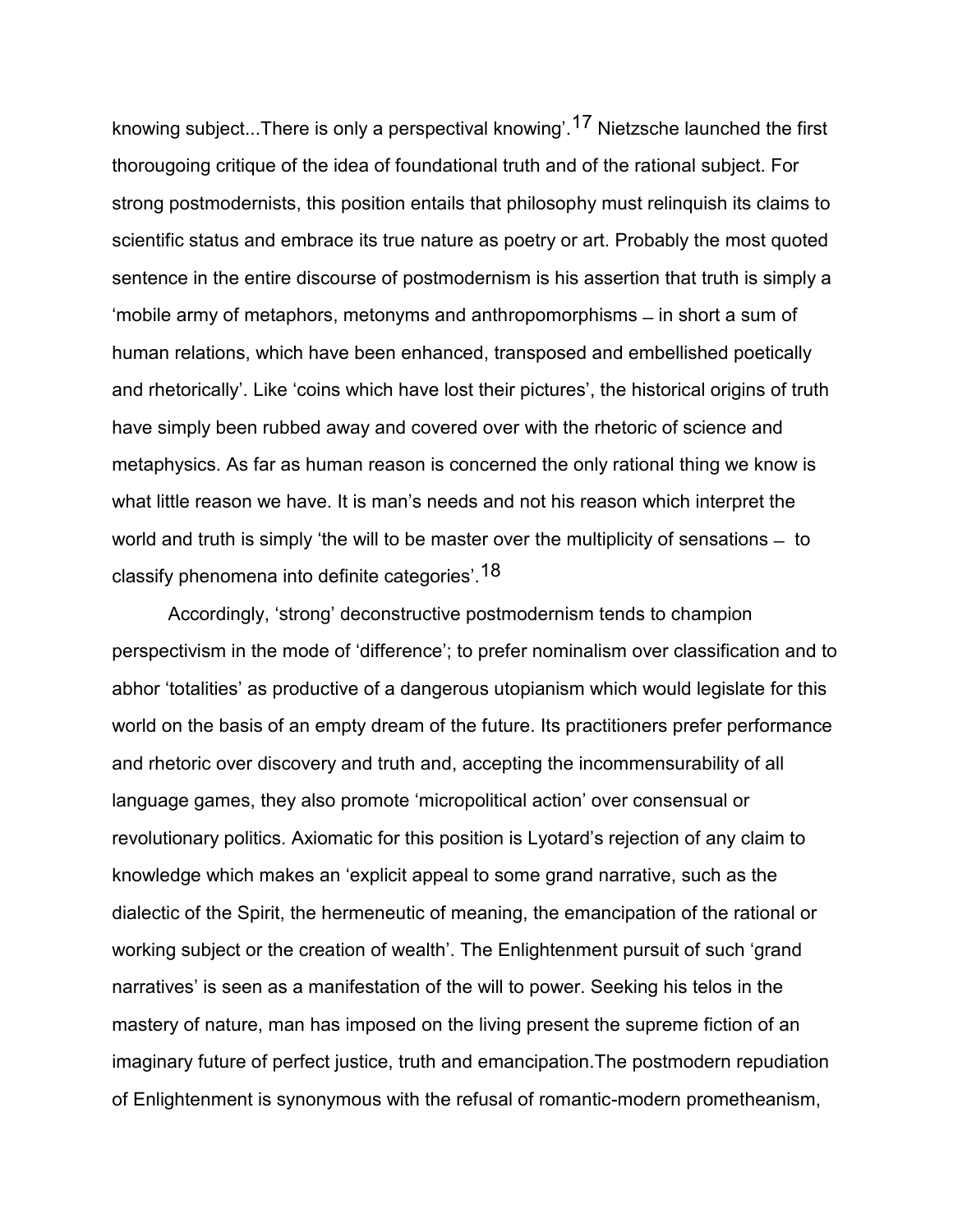of 'the solace of good forms, the consensus of a taste which would make it possible to share collectively the nostalgia for the unattainable<sup>'</sup>. <sup>19</sup>

Richard Rorty may be considered, like Lyotard, to be a strong postmodernist, though his emphasis on consensual democracy gives his work a decidedly reconstructive orientation compared with Lyotard's endlessly experimental, agonistic and avant-gardist invention of new rules and new games. Though he shares Lyotard's anti-representationalism and his critique of metaphysical foundations, Rorty is less confident about the social effects of postmodern textualism. He sees the ironist theorist revelling in his experimental language games as a stimulus to his own private imagination, but one that is purchased at the expense of moral engagement and solidarity with his fellow human beings. For Rorty, the political agenda of the poststructuralist critique is largely wasted effort because its textualism is complicit with the idealism that it claims to overthrow and which was in any case also largely a distraction ('a sideshow') from that piecemeal, practical social reform which has been the real engine of progress.<sup>20</sup> Whereas, for Lyotard, consensus is an outmoded value and no longer a viable basis for a theory of justice, for Rorty, we must seek a 'detheoreticised sense of community' achieved through publicly shared vocabularies, 'beautiful ways of harmonising interests, rather than sublime ways of detaching oneself from others' interests'.21 Both share the Nietzschean repudiation of metaphysical foundations and metanarratives of truth but whereas, for Lyotard, this entails an atomistic version of negative liberty, for Rorty, it requires the reconstruction of social consensus without recourse to final vocabularies and epistemological guarantees.

What makes Rorty 'strong' in his postmodernism, despite his defence of consensus as the basis for democracy, is the textualist insistence that society can only be transformed without violence through an aesthetic version of genetic engineering where it is vocabularies and not genes which determine the kind of life we shall lead. Rather than search for scientific proof or metaphysical certainty or even a structural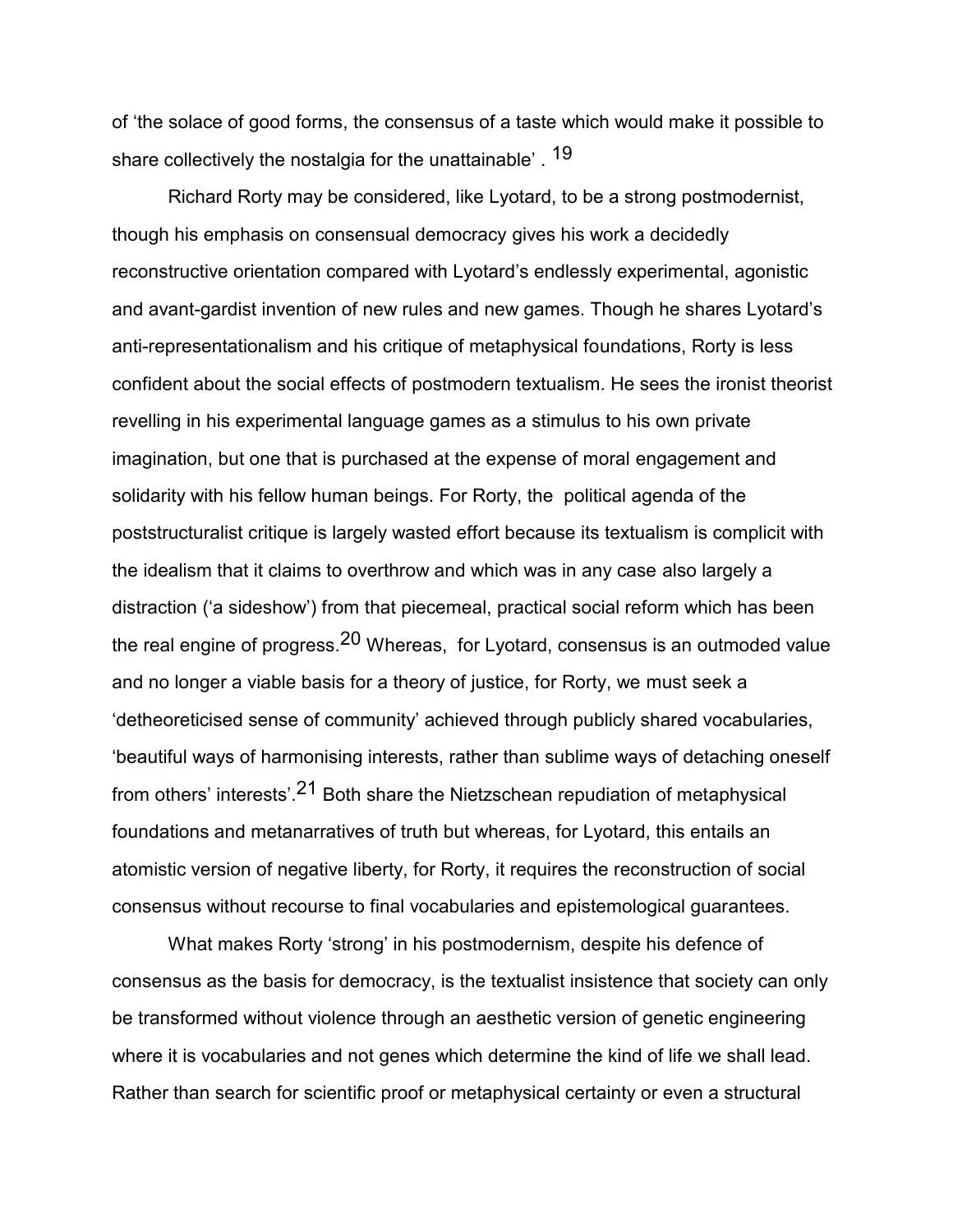analysis of social inequality, we should recognise that the way to improve the world is through the artificial mutation and manipulation of vocabularies:'the method is to redescribe lots and lots of things in new ways, until you have created a pattern of linguistic behaviour which will tempt the rising generation to adopt it, thereby causing them to look for appropriate forms of non-linguistic behaviour<sup>'</sup>.<sup>22</sup> Though Rorty distances himself from strong postmodernism's deployment of rhetorics of the sublime, his own (admittedly slightly tongue-in-cheek) use of an aesthetic of the beautiful still places him in the textualist camp.

Just as Nietzsche may be regarded as the founding father of 'strong' postmodernism, so the legacy of Martin Heidegger, and the tradition of hermeneutics which arises from his philosophy of being-in-the-world, may be regarded as the significant starting point for what I have referred to as 'weak' postmodernism. Unlike strong postmodernism, the weak version may accept the human need to invest in grand-ish narratives, though its proponents reject the usefulness or validity of monocausal varieties and insist that all knowledge is embedded or situated in particular cultural practices or traditions. Weak deconstructive postmodernists vary in their evaluation of the 'Enlightenment project', but tend to be united in the view that the modern commitment to justice and emancipation does not require metaphysical grounding.Their critique tends to focus on the sterile formalism of rationalist thought and on its mistaken ideal of homeless freedom. Although weak postmodernists oppose axiomatically the Cartesian attempt to split reason from custom, the body or tradition, they may sometimes wish to retain the ideal of a disembodied and transcendental subject as a regulative principle underpinning epistemological enquiry. The 'view from nowhere' is not entirely abandoned as a regulative principle, but is certainly shorn of its transcendental pretensions and presented simply as the capacity of the embodied subject to practice a negative capability which can imaginatively project itself into and inhabit the view of other embodied subjects in the world. So, for anti-Kantian and weak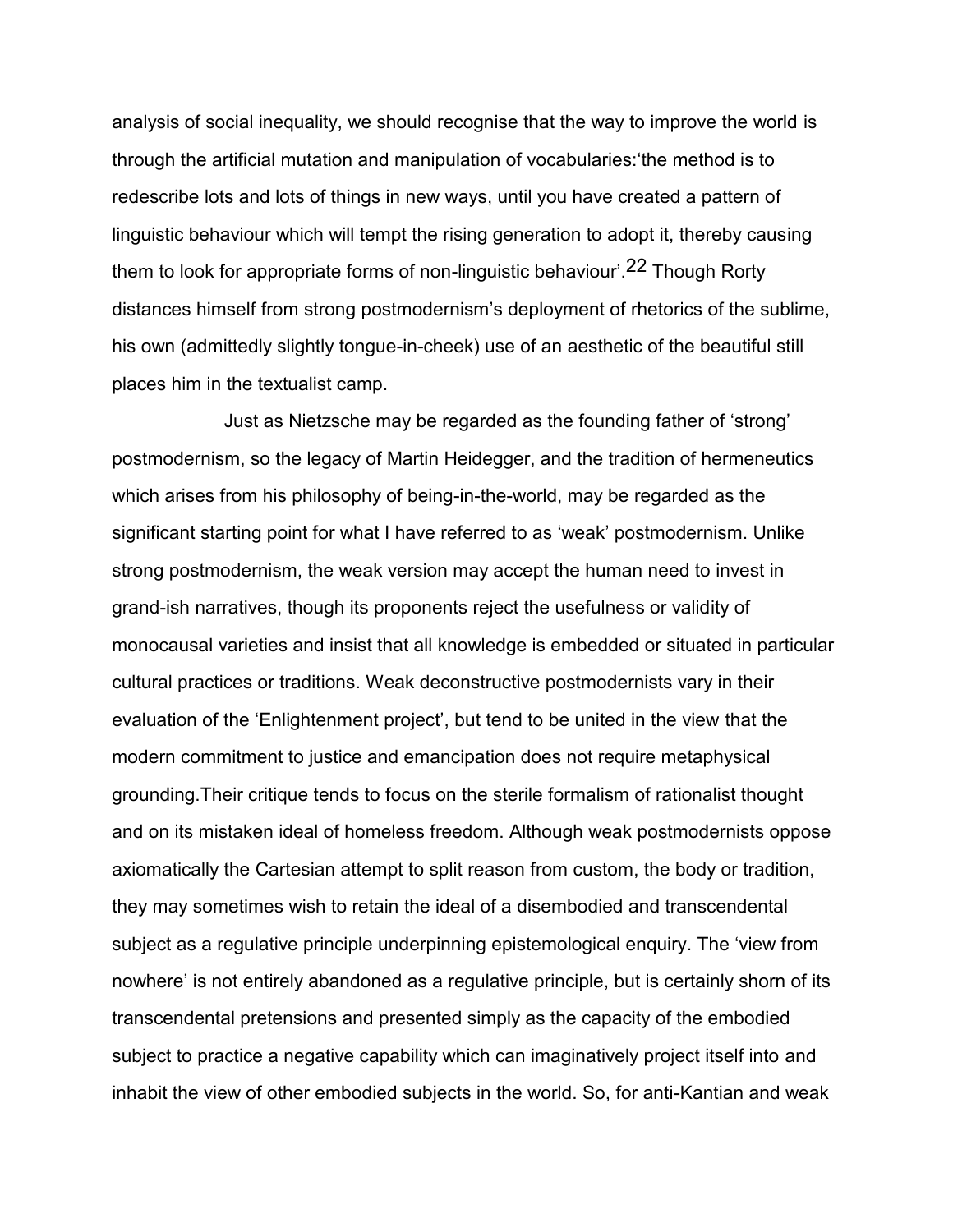aestheticists such as Martha Nussbaum, the novel becomes a better way of doing moral philosophy than the attempt to arrive at ethical understanding through the abstract proceduralism of the categorical imperative. Weak postmodernists avoid the utopian seductiveness of the 'strong' perspectivism of a 'view from everywhere' and the protean, fluid and centreless subjectivity which underpins it, but they also insist that all understanding is situated and contextual. Their relation to the rationalist Enlightenment may be compared to that of renaissance humanism to medieval scholasticism, with the preference for a situated *phronesis* or practical wisdom over a formalistic and detached *theoria.*

For Heidegger, modernity is to be characterised by a denial or disavowal of being-in-the-world. A detached subjectivity has come to stand over against an inert nature, looking, speculating, fixing and judging for its own ends. Radically disembedded from the world, an instrumental rationalism distorts nature into the shape of its own fictionally projected telos. But, says Heidegger, 'in clarifying being-in-the-world we have shown that a bare subject without a world never  $\dots$  is  $\dots$  given<sup>'. 23</sup> Heidegger's influence on weak deconstructive postmodernism is most obviously felt in the work of Hans-Georg Gadamer whose *Truth and Method* (1960) argues that there can be no Archimedean point outside of culture from which to achieve 'objective knowledge'. Understanding exists entirely in relation to the perspectives (or 'prejudices') provided for us through our cultural traditions. Critical knowledge is simply the partial recognition of particular prejudices through exposure to forms of relative otherness which allow one to repossess the self expanded through the incorporation of other (prejudicial) ways of seeing. Prejudice becomes the precondition for rather than the negation of Enlightenment, though neither world nor self can ever be possessed in any final sense. However, if strong postmodernism seemed not to anchor subjectivity at all, positing a subject unavailable for ethical accountability and incapable of political agency, weak postmodernism presents the same difficulties through too much anchorage. If there is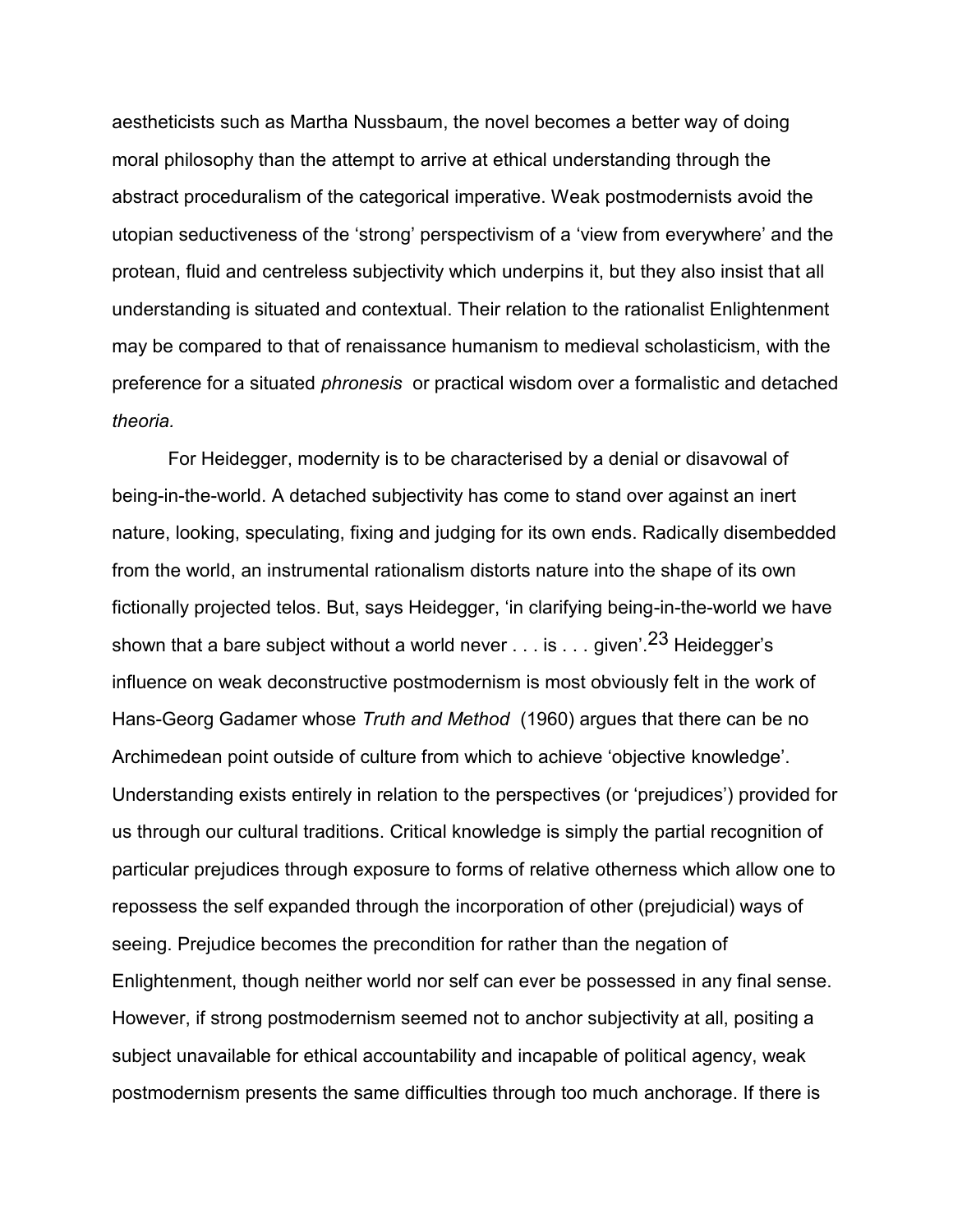no way finally to separate reason from custom, then there seems no way either to step back from and criticise the prevailing *sensus communis*.

The varieties of reconstructive postmodernism which have emerged from this hermeneutic critique of method may be regarded as 'weak' in that they do not abandon conceptions of agency, of the need to experience the self as a coherent and consistent though revisable entity, nor do they dispute the assumption that ethics requires a subject. However, the communitarian orientation of such thought presumes that there can be no antecedent self, no subject whose ends are not always already culturally conditioned. So the work of Alisdair MacIntyre, hardly a 'postmodernist' in the strong sense of the word, shares with Lyotard's language games, Fish's interpretive communities and Rorty's shared vocabularies, an insistence that truth and value are only ever internal to the conditions of particular communities or enclosed institutional frameworks. For MacIntyre, Enlightenment ethics has thrown us into a condition of disenchantment and dis-embodiment which is our postmodern condition. Its only remedy lies in the return to a pre-modern, specifically Aristotelian model of virtue and practical wisdom tempered by a modern, aesthetic sense of how we might reformulate and rewrite the scripts of tradition.  $24$  He promises that in such a world we would neither be subjected to stagnatory anchorage nor left to float dangerously adrift. Given that Aristotelian ethics arises out of the enclosed communitarianism of the Greek *polis* , however, it is hard to see how this reconstruction of value could have direct application to a multicultural and heterogeneous modern society in which most of us move daily if not hourly amongst different groups and communities, each with its own preoccupations and imperatives. Although he allows some freedom to author our own scripts, it is rather on the model of Eliot's restricted individual talent constrained by and indebted to an antecedently established tradition. Moreover, the script sounds suspiciously as though it had already been written as one in which we appear only as Pirandellian characters in search of an Author.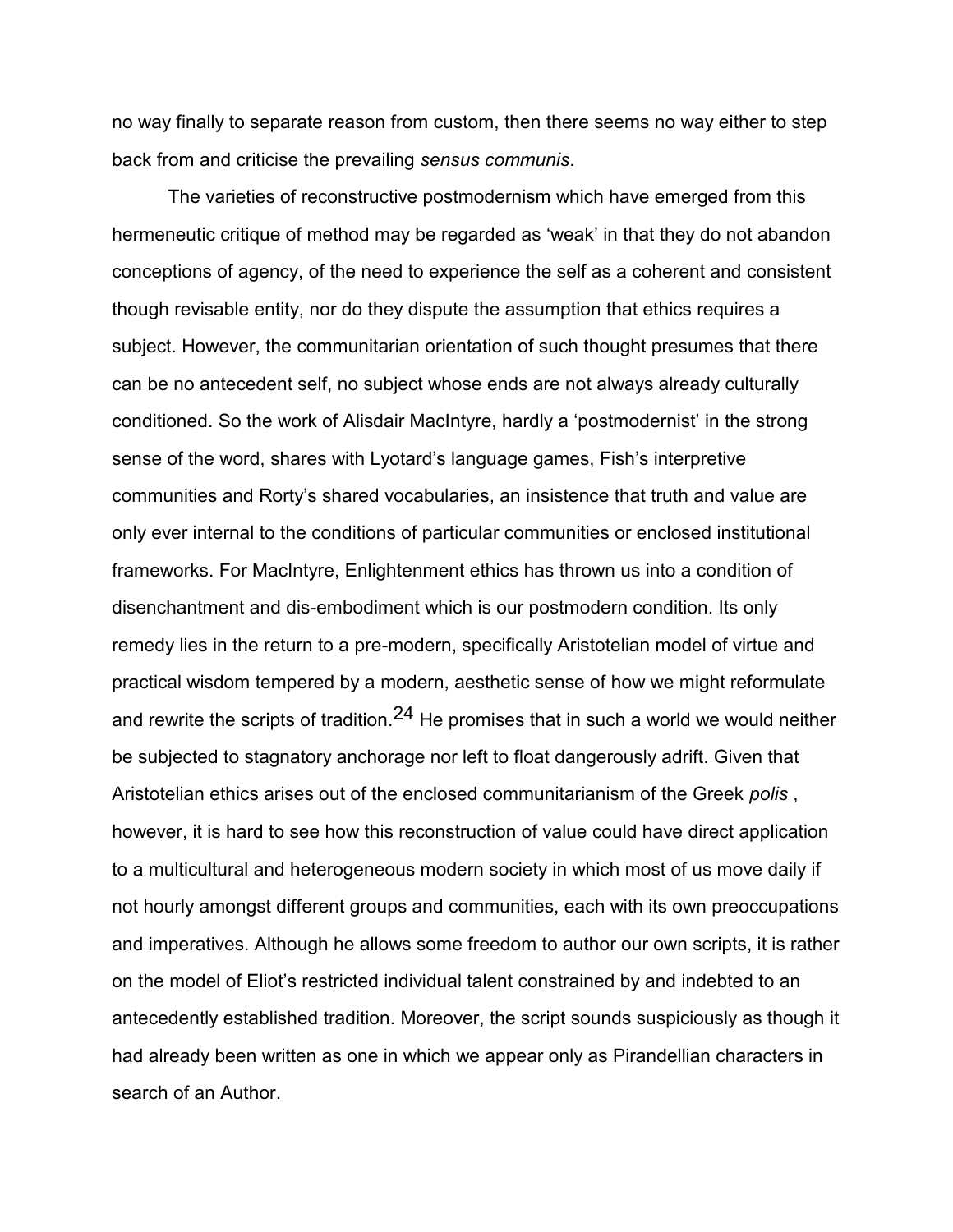## **SCIENCE, LITERATURE, AND POSTMODERNISM**

The most recent and perhaps inevitable drift of the postmodern critique of epistemology, the move from autonomy to aestheticism, is into the realm of the cognitive in the shape of science. I say 'inevitably' since science must represent the last bastion of modernity and, indeed, some commentators have viewed postmodernism as an attempt to end the epistemic hegemony of science. On this terrain of what postmodernists regard as the 'culture wars' and scientists prefer to call the 'science wars', a triumphalist postmodern aestheticism encounters perhaps its most ferocious rival yet:a rejuvenated scientism, fortified most recently by molecular biology and the claim that genetics can explain everything from why we choose the partners we do to the way we use language and the reasons why nations go to war. As always, it would seem, postmodernism is curiously complicit with some aspects of this latest scientific thinking:both have deconstructed the humanist consciousness and both leave unresolved difficult ethical (and legal) questions about the nature of human responsibility in their respective deterministic landscapes. The two, however, are deeply at war. For the ire of scientists such as Lewis Wolpert, Richard Dawkins and Alan Sokal has been drawn not so much by the on-going and *value-oriented* romantic-hermeneutic critique of scientism (reaching back as far as Schiller's indictment of a Newtonian mechanics which had plunged the world in to a value-shorn and 'monotonous round of ends' and now rejuvenated in the expressions of concern about the need for ethical constraints upon genetic engineering), but most emphatically by the far more radical postmodern critique of the very*epistemological* foundations of science.25 Science is not simply, as for the romantics, true but limited in its capacity to offer values by which we can live. Science can no longer even offer us truth, let alone value.

Sociologists of science have joined forces with postmodernists to claim not only the cultural situatedness and ideological constructedness of even scientific knowledge, but also the unverifiability of any reality affirmed by scientific claims or proofs. Scientific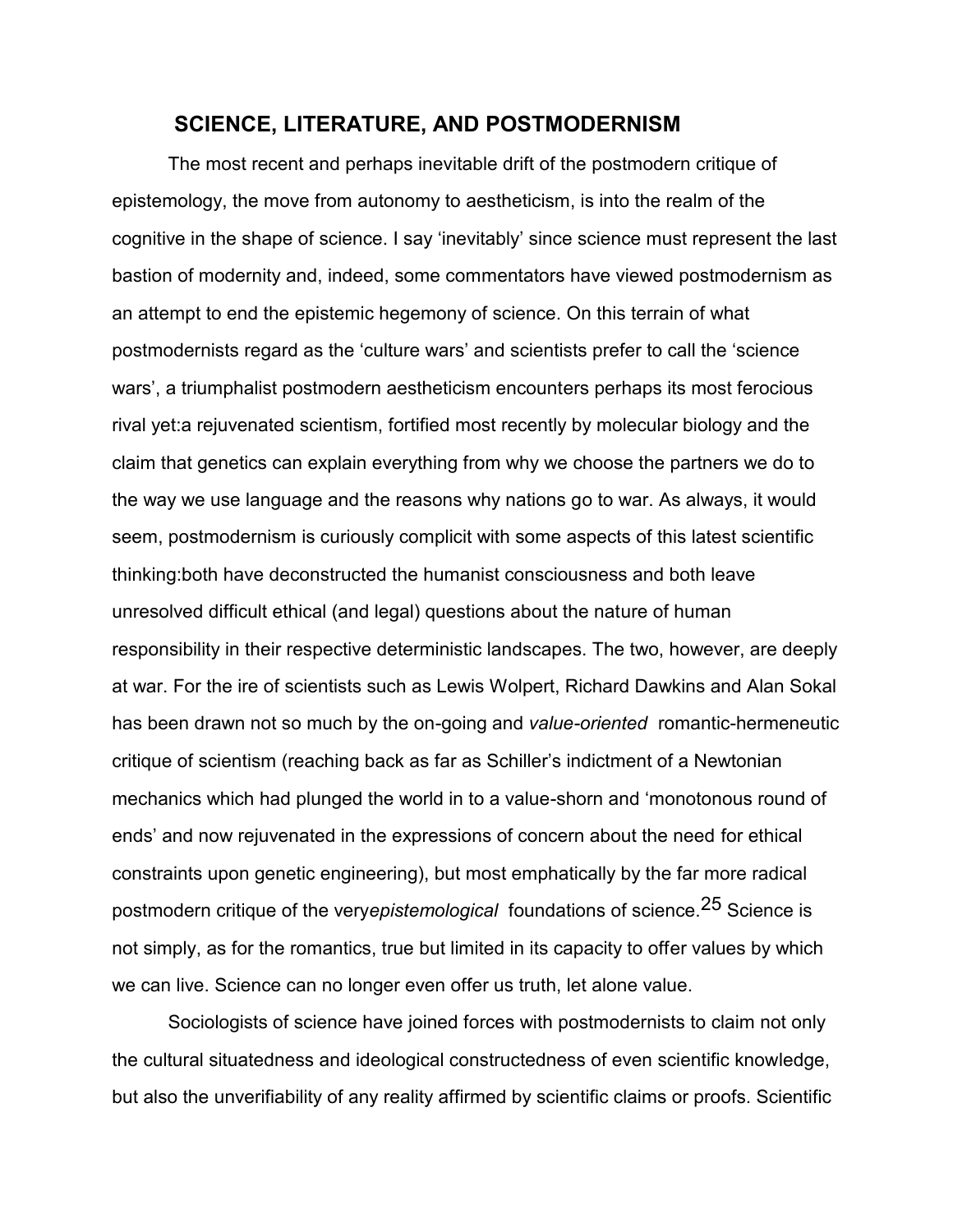theory, it is argued, may be empirically adequate without necessarily describing the world at all. Scientific discourses use models and metaphors from everyday language already imbued with ideological slants and suggestive connotations.The objectivity of science is at best a flattering illusion which convinces us of our human autonomy by affirming our instrumental power over nature (the view from weak postmodernists) and at worst ( the view of strong postmodernists) it is simply another ideological state apparatus whose very rhetoric of truth and understanding preserves our political quietude by conferring on scientists the status of priestly diviners.The idea of the autonomy of art as a unique kind of ostensive experience, one which could give back 'the world's body', was central in the romantic-modern opposition to the calculative thinking of science. Again, in the move to postmodernism, the basic strategy is one of aestheticisation where science too will be exposed as fictionality, as yet another 'mobile army of metaphors'.

But what does it mean to say that science has been aestheticised? As early as 1960, and as we have already seen, Gadamer had rejuvenated the Heideggerian critique of the scientific research model of knowledge in claiming that all knowledge, including science, arises from tacit structures of belief. Thomas Kuhn's enormously influential *The Structure of Scientific Revolutions* (1962) had introduced the concept of incommensurability, dissensus and discontinuity into science with the notion that scientific ideas exist relative to particular frameworks of knowledge agreed by historically provisional scientific communities. Scientific paradigms, in effect, constitute irreconcilable language games and non-reconcilable world-views. From this developed the 'stronger' postmodern view that if no scientific theory can be tested against theory-independent facts, then it is imposible to offer final proof that any scientific theory is actually in contact with what it purports to explain. Contexts of discovery and questions of intentionality now enter into the scientific account. Fictionality moves across from the demesne of literature to that of science. If logic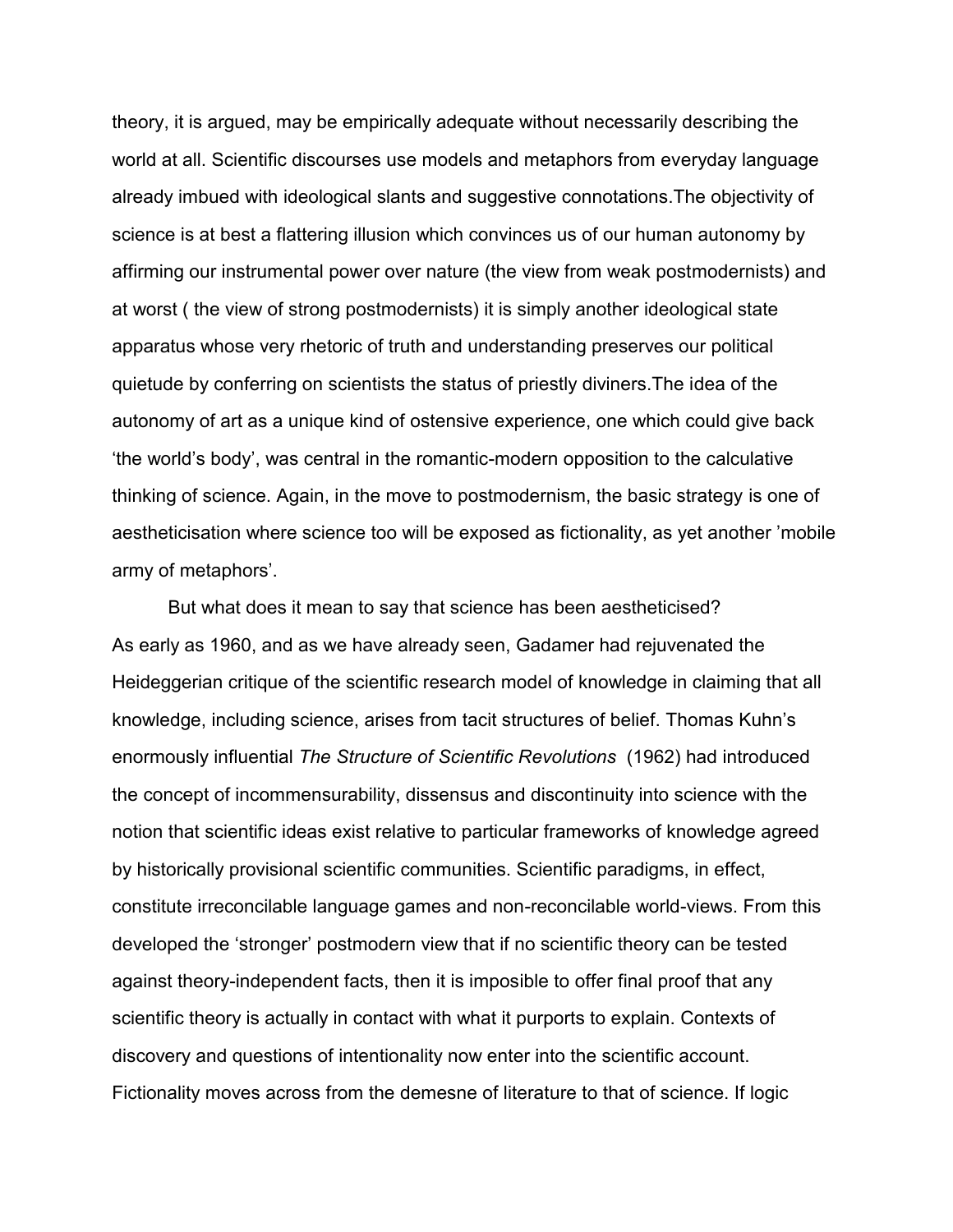cannot proceed from the empirical data to the postulates of a deductively formulated theory, but only vice versa, then the same data can be used to support competing theories:we cannot say that one theory is more true than another; or, as Richard Rorty has put it ,'there is no interesting difference between tables and texts, between protons and poems<sup>'. 26</sup> In a radical extension of Kantianism, and in line with the general Nietzscheanism of strong postmodernism, it seems that scientists, like poets, impose fictions on the world (but at least poets acknowledge that this is what they are about).

When Lyotard published *The postmodern condition* (the first fully-fledged postmodern 'report on science'), however, he drew not only on the textualist critique but, more persuasively for his purposes, on a critique of method which had actually arisen from within that most aristocratic of sciences, from physics itself. Werner Heisenberg's famous Uncertainty Principle had suggested that all physical qualities which can be observed are subject to unpredictable fluctuations, that there may indeed be an ineradicable uncertainty, or indeterminism, in the behaviours of the fundamental particles such that at the quantum level no definite predictions can be made about the behaviour of any system. Heisenberg had gone on to question the traditional scientific separation of subject and object by suggesting that the interaction between observer and observed 'causes large changes in the systems being observed'.<sup>27</sup> Niels Bohr's Principle of Complementarity further developed the view that there is an ineradicable ambiguity in all quantum systems.Though an electron could be a wave or a particle, its realised form would depend on the condition of observation. There is no way to observe or measure a system without changing that system. Incompatible conceptualisations can both represent 'truth'. One implication of this might be that we can no longer draw a clear distinction between natural and intentional objects, that if the quantum world is fundamentally indeterminate then what was previously regarded as the intentional and free space of the aesthetic might now also be integral to what had been thought of as the mechanical and causally determined world of physical science. As early as 1927,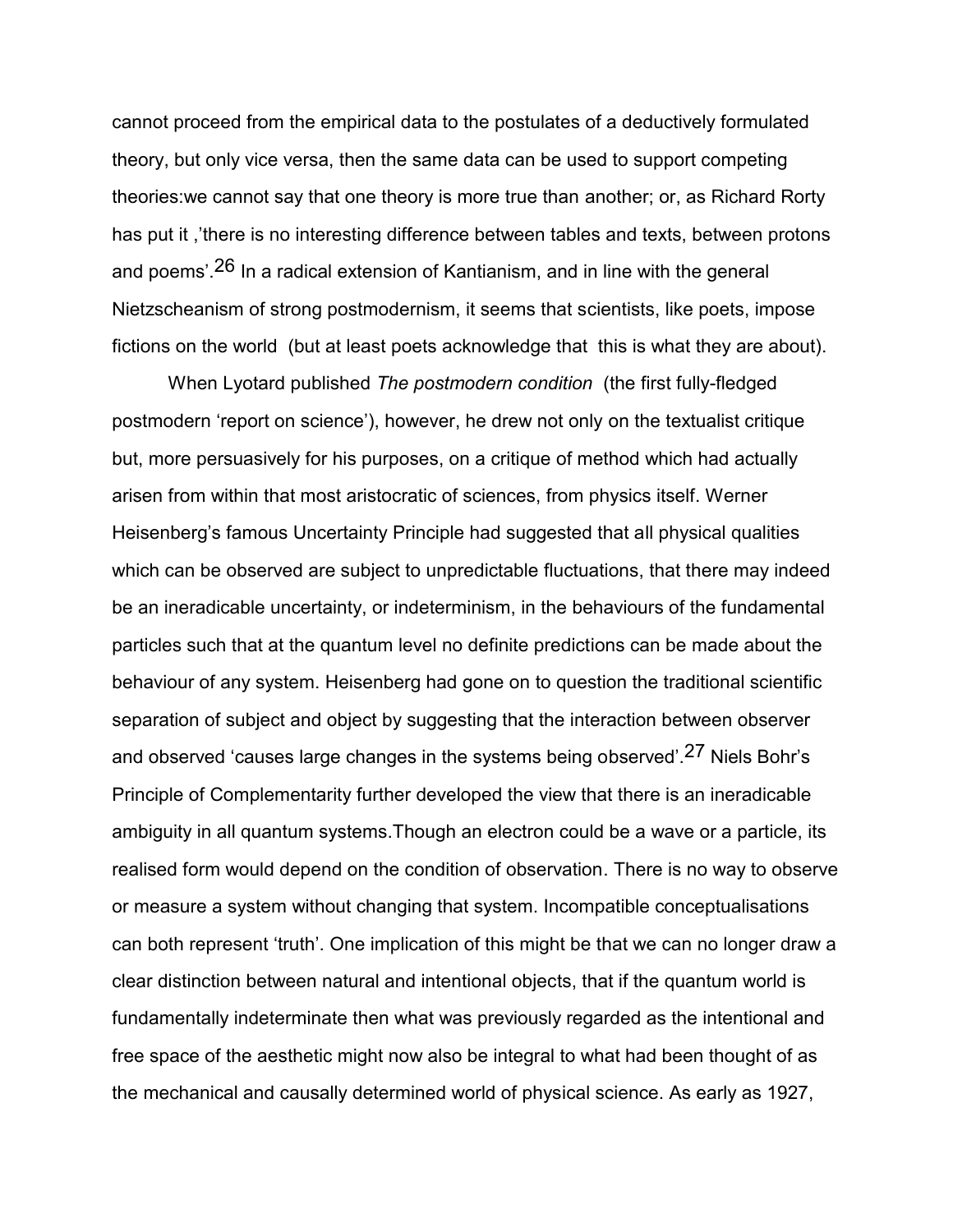scientists such as Arthur Eddington could speculate that 'Uncertainty' seemed to suggest that science, like art, involves a participatory and intentional kind of knowing.

Lyotard would draw (often implicitly) on the radical interpretation of the epistemology of the New Sciences of the 1920s, to underpin his argument for the postmodern turn in knowledge as one involving a repudiation of modern pre-emptive Doubt for an all-pervasive and aestheticising postmodern Uncertainty. In effect, Lyotard's argument relies on the use of New Science to legitimate his argument for the end of the legitimacy of science.The move allows him to aestheticise science and then to exploit the fact that it is still, after all, science, to offer a legitimation of postmodern aestheticism, giving postmodernism the borrowed authority of science on the grounds that aesthetic knowing was always the only kind of knowledge that we can have. New science, he explains, is concerned with 'undecidables, the limits of precise control, conflicts characterised by incomplete information, fracta, catastrophes, and pragmatic paradoxes' and provides the outline of a world which in its very essence is radically uncertain,'discontinuous, catastrophic, non-rectifiable and paradoxical'.28 Not only, however, is Lyotard still using science to legitimate his argument for the end of science, he is still working implicitly with a correspondence model of truth (even as he denies its very possibility), seeking a language authorised by its mirroring of the external reality we call 'nature', but 'nature' reconstructed as a radical indeterminacy. The naturalistic fallacy that we can read our purposes out of nature, that we can derive from it an ethic (of freedom as randomness and indeterminacy), surely still haunts Lyotard's picture of postmodernity. (Though the question of how one could build any kind of ethics or responsible self on the ground of such randomness was raised by Bertrand Russell during the initial heyday of New Science enthusiasm).

A liberatory principle plucked from a discredited Hegelian dialectic of history is regrafted onto the form of a new cosmos in which matter and consciousness are mysteriously reunited. Universal rationality separated us from a mechanical universe,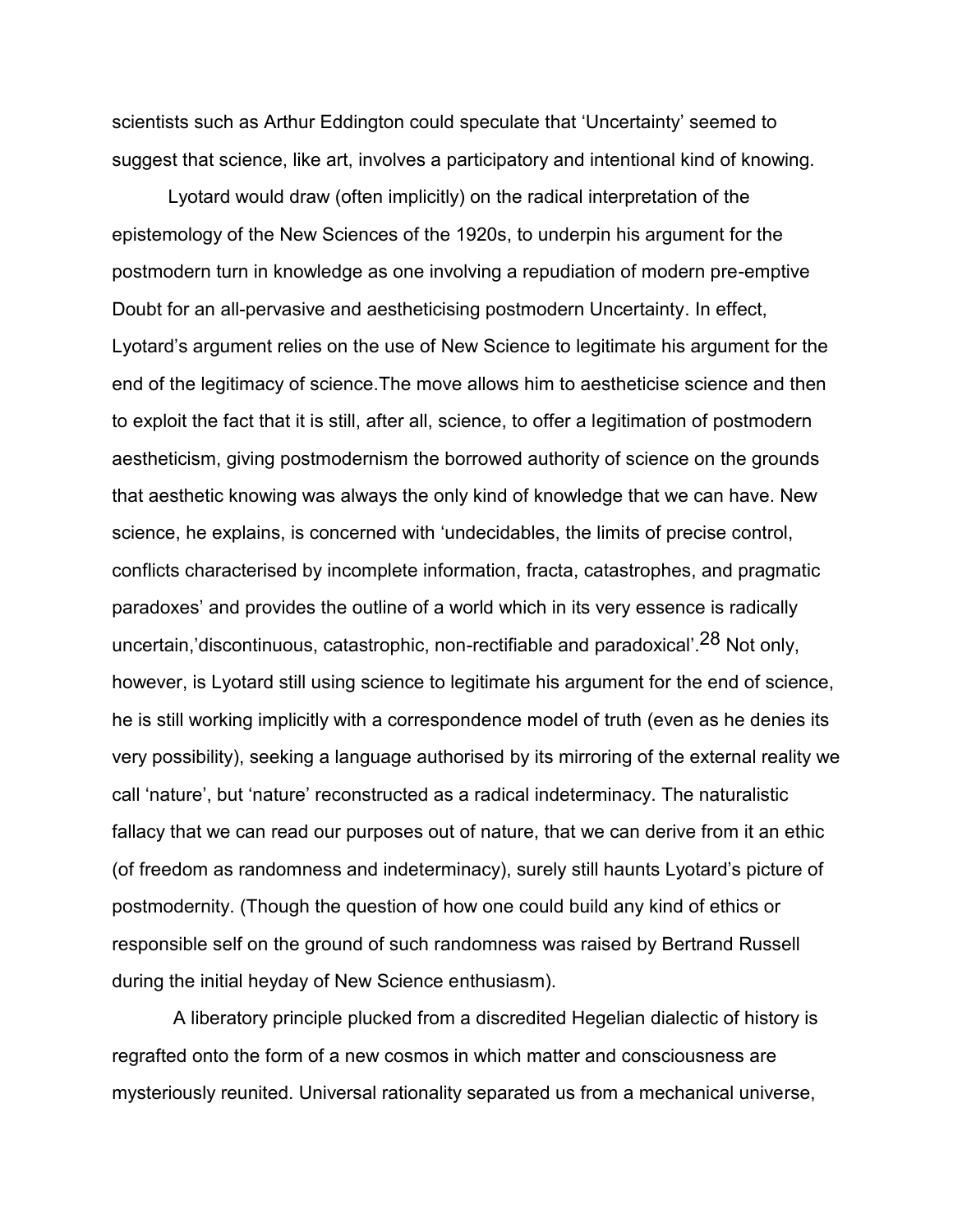but in this new Uncertain cosmos, indeterminacy is not simply the limit of our knowledge or our instruments of measurement but is an inherent condition of all things. Whereas the classic modern 'incertitude of the void' called forth a painful but doggedly preemptive Doubt (Baconian or Cartesian), postmodern Uncertainty is a paradoxically comfortable and reassuring condition. We simply give up worrying and recognise that nature too is radically uncertain. Whether we are philosophers, social scientists or literary critics, the advice seems to be that the only response is to be pragmatic:decide which fictional version of nature, society or the text is most useful for our immediate purposes and enter the agon of the language game with all our rhetorical weapons primed up for the fight.

## **POSTMODERNISM AND LITERARY CRITICISM**

Not surprisingly, literary criticism has been immensely receptive. There always was a problem for an increasingly professionalised discipline caught between the desire to be 'scientific', on the one hand, and to treat the text as an object in the world, and the impulse to be creatively empathetic on the other, and to recognise the text as the subjective expression of a unique intentional consciousness. There still is a problem about reducing consciousness to an entity available to the procedures of 'objective' research. The pragmatist solution offered by postmodernism is useful because it circumvents larger questions about mind and more specific problems about the nature of critical knowledge or the possibility of a 'validity in interpretation' which would not be the outcome of a reductive scientism. If we cannot establish the grounds for believing one interpretation to be more 'true' than another, then we can claim that the text is simply more useful for one set of purposes than another and then pursue a 'strategic' reading (political, moral, social etc.). We may then simply judge the text in terms of how well it does this job that we ask of it, and thereby exclude the issue of whether it is appropriate in the first place to demand of it this particular function. The position is summed up in Stanley Fish's claim that 'interpretation is not the art of construing but the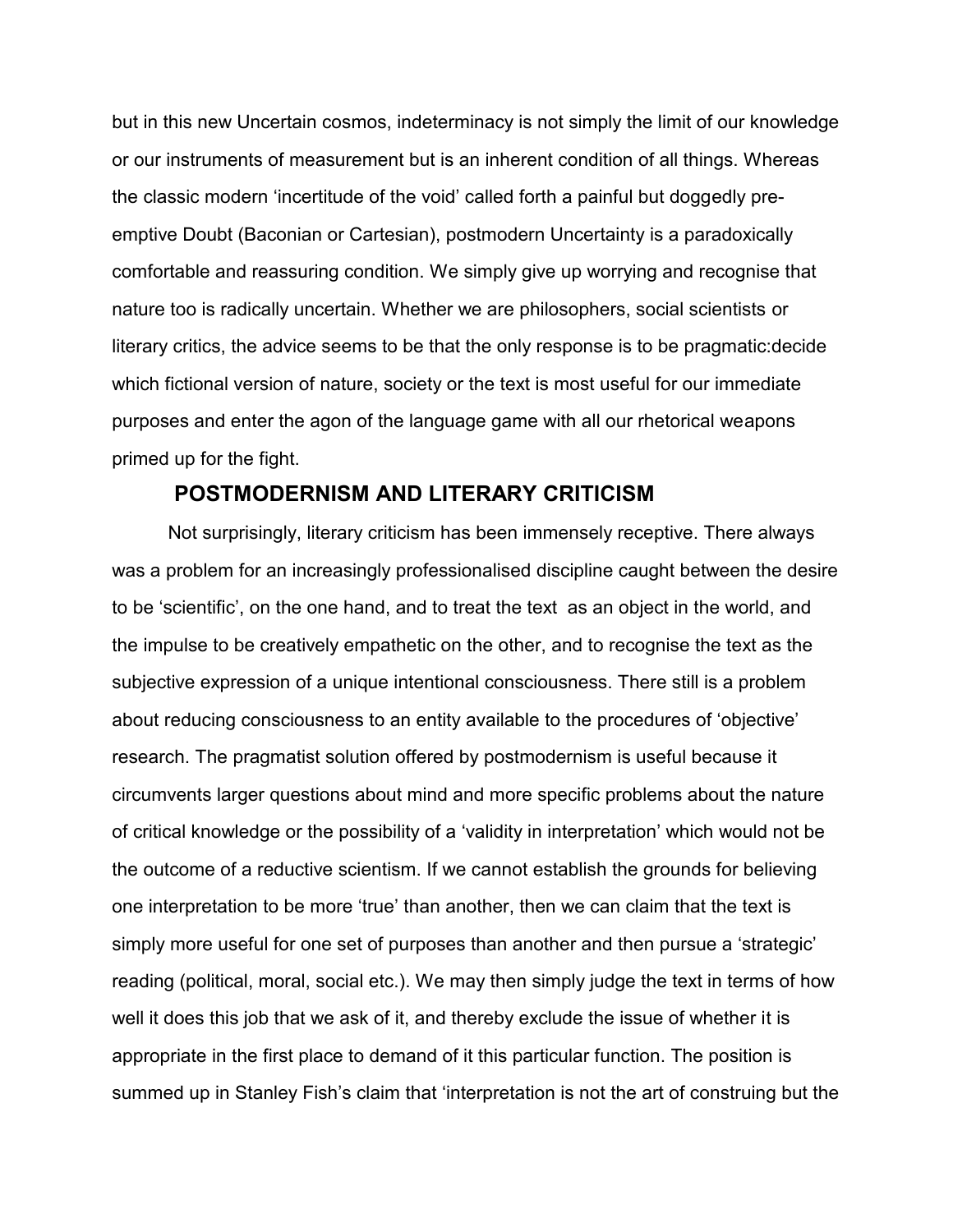art of constructing. Interpreters do not decode poems; they make them'.<sup>29</sup> Knowledge is an art of invention and not a science of discovery. Philosophy and criticism share the same truth status as art. All is fiction.

Paradoxically, one might argue that the orientation towards relativism has been further sustained because it appeals to the desire to give literary criticism a clear political function in the world. Though relativism and politicisation would seem to be naturally opposed (in that relativism must abandon the Marxist distinction between 'truth' or 'science' and 'ideology' and because a marginal position cannot therefore claim any greater truth status for itself than a normative one), the assumption now seems to be that relativism at least evens up the contest. Performance and rhetoric (Rorty's new vocabularies) will then determine the outcome. To be authentic in this postmodern condition is simply to 'privilege' the reading that suits our purposes and to admit the indistinguishable fictionality of all interpretative models. Within the logic of incommensurability we cannot evaluate other language games within the terms of our own (or even recognise them) and any attempt at old-fashioned humanistic understanding will simply represent an imperialistic subsumption of the 'other' into the structures of our own desire. We may certainly glimpse the other in the mode of the sublime, or we may invent vocabularies in the manner of the beautiful, but neither will vouchsafe us knowledge or the right to any kind of measured or detached evaluation. Alternatively, if we still desire to 'theorise', then we can practise postmodern theory as a game of (Popperian) pseudo-science, assuming that it is neither open to refutation nor verification. We can give up on the difficult business of Doubt as an open-ended struggle, actively seeking disconfirmation of premises and hypotheses in the evidence of the text before us or of history behind us, and simply enjoy the artistry of the patterns that we create.

This is something of a caricature of course. It is to play postmodernism at one of its own favourite games of *reductio ad absurdum*. It is also why the critical imperative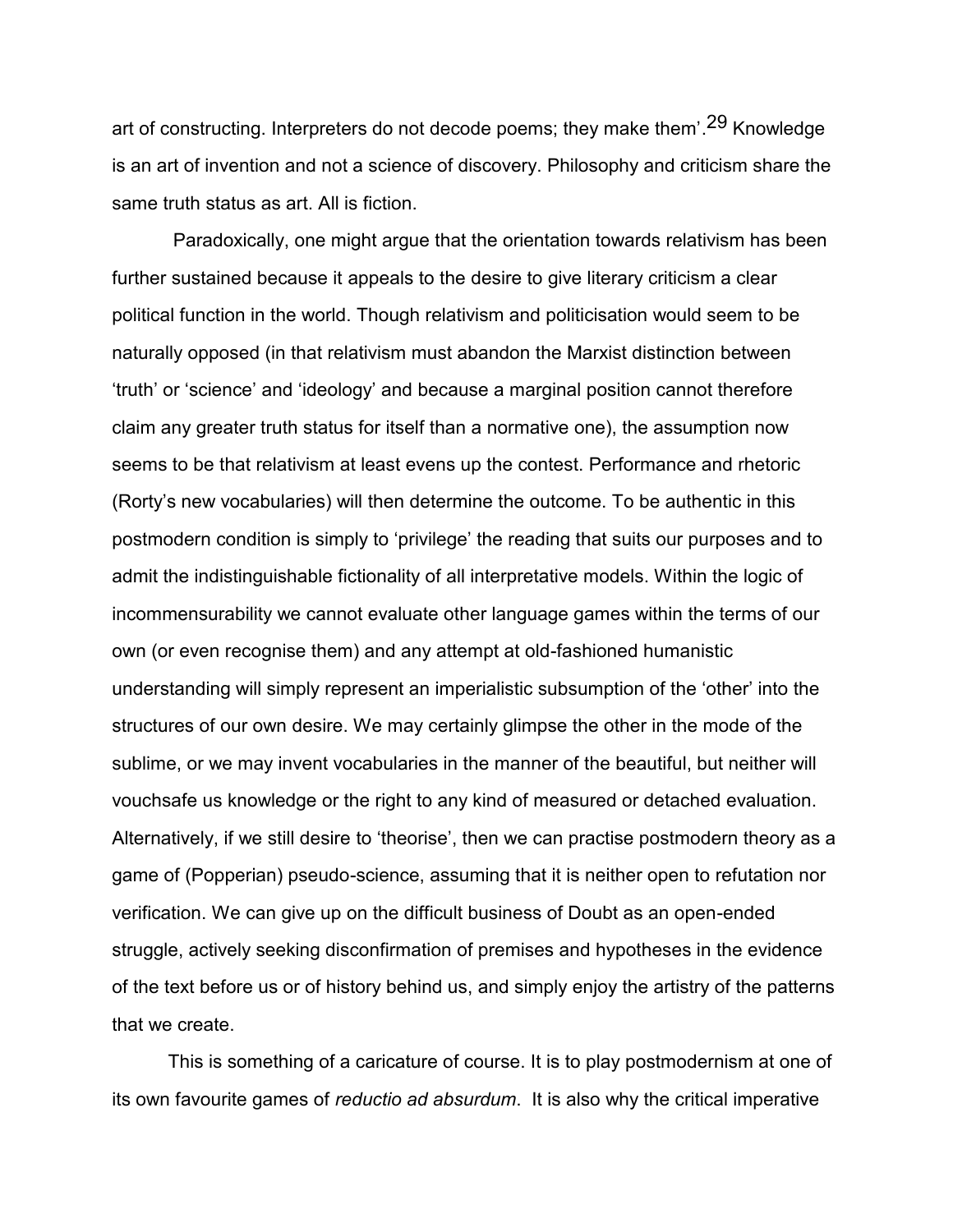now, for literary practitioners, philosophers and political theorists, must be that we learn from the lessons of postmodernism how to find a way out of the postmodern condition. Literary criticism can never be an exact 'science', but neither is it the same kind of fiction-making activity as 'art'. Postmodernism has taught us the importance of 'difference' and bequeathed an important legacy to postcolonialism, feminism, and other kinds of political criticism. Its particular epistemological project, however, has reached a dead-end and there is little point any longer in shuffling amongst the remains. The exit from postmodernism for literary criticism lies somewhere in that excluded middle between the concepts of autonomy and aestheticisation, science and art, as delineated in this essay. It lies, in other words, in our capacity to continue struggling toward the discrimination of these orders without adopting either a naive aestheticism or an imperialistic scientism; it lies in our recognition of the need to preserve some distinction between intentional and natural objects and in a continued resistance to the seductive temptation simply to subsume one into the other .

#### **NOTES AND REFERENCES**

1. Jean-Francois-Lyotard, *The postmodern condition:a report on knowledge*, tr. Geoffrey Bennington and Brian Massumi (Manchester:Manchester University Press, 1984); Lyotard, quoted in Geoffrey Bennington, *Lyotard:witing the event*  (Manchester:Manchester University Press, 1988).

2. Richard Rorty, *Philosophical papers 2:essays on Heidegger and others*  (Cambridge:Cambridge University Press, 1991), p.1.

3. Julia Kristeva, 'Postmodernism?', in *Bucknell review* 25 (1980),141.

4. See Fredric Jameson, 'Postmodernism or the Cultural Logic of Late Capitalism', *New left review*, 146 (1984), 53-92; Terry Eagleton, *Against the grain* (London:Verso, 1986); Linda Hutcheon, *A poetics of postmodernism:history, theory, fiction* (New York and London:Routledge, 1990).

5. Friedrich Nietzsche, 'On Truth and Lies in a Non-moral Sense', in *Philosophy and*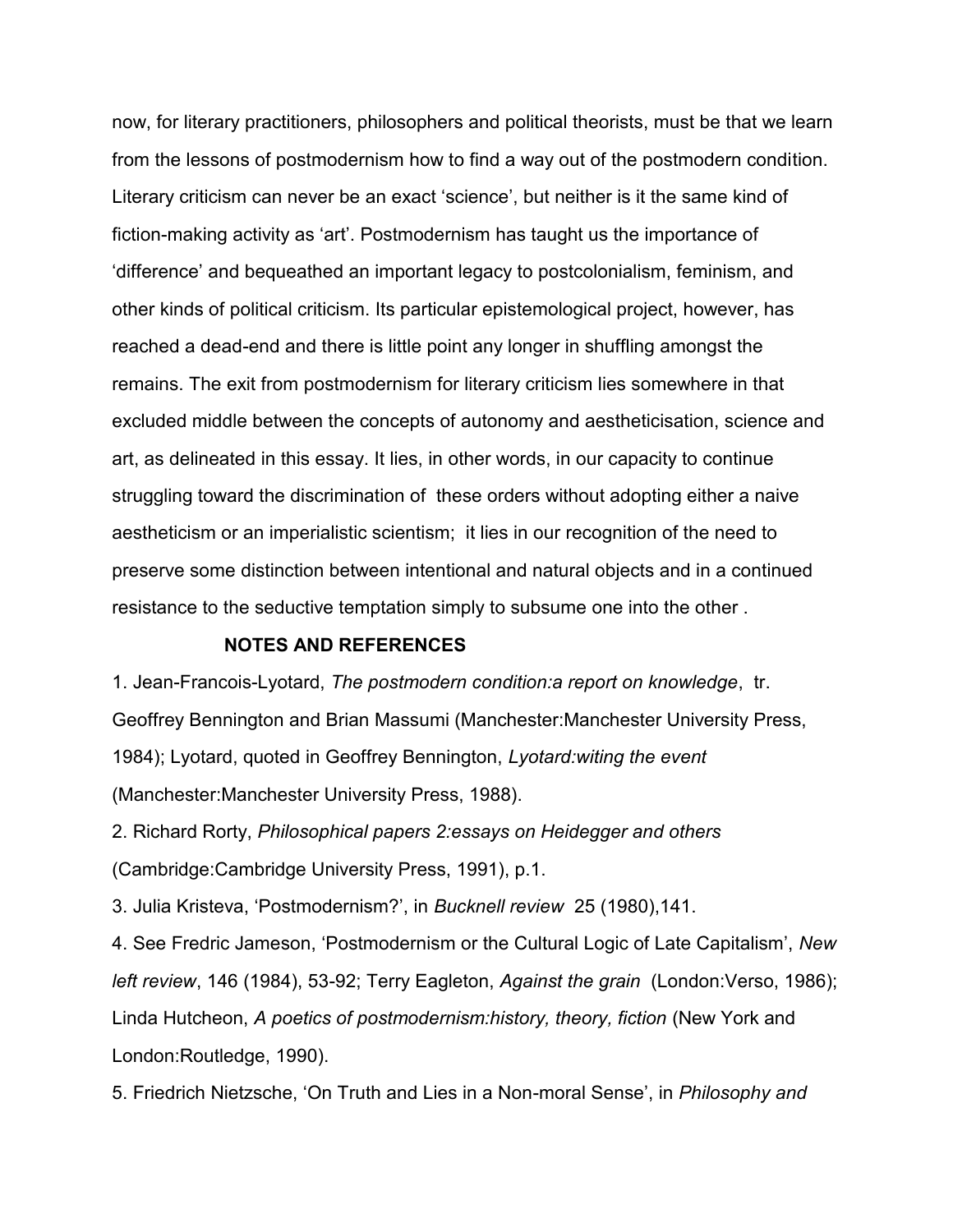*truth:selections From Nietzsche's notebooks of the early 1870s*, tr. D. Breazeale (New Jersey:Humanities Press, 1979), p.83.

6. Bertrand Russell, *The problems of philosophy* [1912] (Oxford:Oxford University Press, 1967) p.91.

7. Fredric Jameson, *Postmodernism or the cultural logic of late capitalism* (London and New York:Verso, 1991) p. ix.; Jean Baudrillard, *Simulations* (New York:Semiotext(e), 1983), pp. 151-2.

8. These essays are collected in Patricia Waugh, *Postmodernism:a reader* (London and New York:Edward Arnold, 1992) See, in particular:William Spanos, 'The Detective and the Boundary:Some Notes on the Postmodern Literary Imagination', pp. 78-87; Leslie Fiedler, 'Cross the Border - Close the Gap', pp. 31-48; Susan Sontag, 'Against Interpretation', pp. 48-56; Ihab Hassan, from *Paracriticisms* , pp. 60-78.

9. Ihab Hassan, quoted in A. Wellmer, 'The Dialectic of Modernism and Postmodernism', *Praxis international* 4 (1985), 338.

10. Eugen Jolas, 'The Revolution of the Word and James Joyce, in *Our exagmination round his factification for incamination of work in progress* (London:Faber, 1972), p.80.

11. See Scott Lash, *Sociology of postmodernism* (London and New York:Routledge, 1990).

12. See Samuel Beckett, *Proust and three dialogues with Georges Duthuit*  (London:Calder, 1965).

13. See S. Hekman, *Gender and knowledge:elements of a postmodern feminism* (Cambridge:Polity, 1990); Jane Flax,*Thinking fragments:psychoanalysis, feminism and postmodernism in the contemporary west* (Berkeley:University of California Press, 1990); Alice Jardine, *Gynesis:configurations of woman and modernity* (Ithaca and New York:Cornell University Press).

14. Ernesto Laclau and Chantal Mouffe, 'Post-marxism without apologies', *New left review* 166 (1987), 79-106.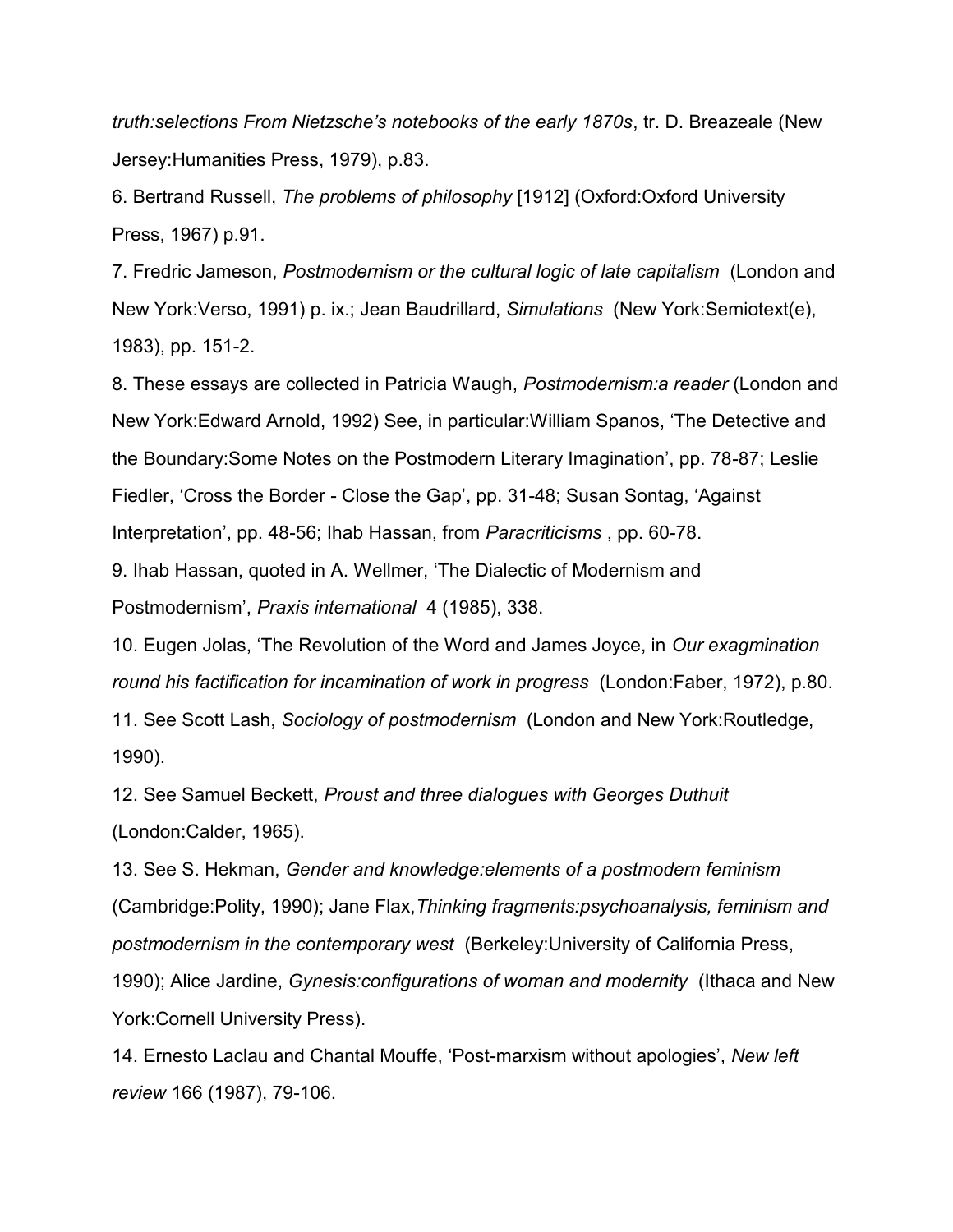15. See Christopher Norris,*What's wrong with postmodernism:critical theory and the ends of philosophy* (London and New York:Harvester Wheatsheaf, 1990); Terry Eagleton,*The illusions of postmodernism* (Oxford:Blackwell, 1996); John Gray,*Enlightenment's wake:politics and culture at the close of the modern age* (London and New York:Routledge, 1995).

16. Bruno Latour, ' Postmodern? No, Simply Amodern! Steps Towards an Anthropology of Science', *Studies in the history and philosophy of science* 21 (1991), 147.

17. Friedrich Nietzsche,*The genealogy of morals* , tr. Walter Kaufmann (New York:Random House, 1969), §111, p.3.

18. Friedrich Nietzsche, *The will to power*, tr. Walter Kaufmann and R.J. Hollingdale (New York:Vintage Books, 1968), pp. 46-7; p. 47; p. 280.

19. Jean-Francois Lyotard, *The postmodern condition,* p. xxiii; p. 81.

20. See Richard Rorty, 'Nineteenth-Century Idealism and Twentieth-Century Textualism', in *Consequences of pragmatism* (New York and London:Harvester Wheatsheaf, 1982), pp. 139-60.

21. Richard Rorty, 'Habermas and Lyotard on postmodernity', in Richard J. Bernstein,

ed., *Habermas and modernity* (Cambridge, Mass.:MIT Press, 1985), p. 174.

22.Richard Rorty, *Contingency, irony and solidarity* (Cambridge:Cambridge University Press, 1989), p. 9.

23. Martin Heidegger, *Being and time* (New York:Harper and Row, 1962), p.,152.

24. See Alisdair MacIntyre, *After virtue:a study in moral theory* 

(London:Duckworth,1985), p. 9.

25. See in particular, Jean Bricmont and Alan Sokal, *Intellectual impostures*  (London:Profile Books, 1998).

26. Richard Rorty, 'Nineteenth-Century Idealism and Twentieth-Century Textualism' (1982), p. 153.

27. Werner Heisenberg, quoted in Karl Popper,*The philosophical principles of the*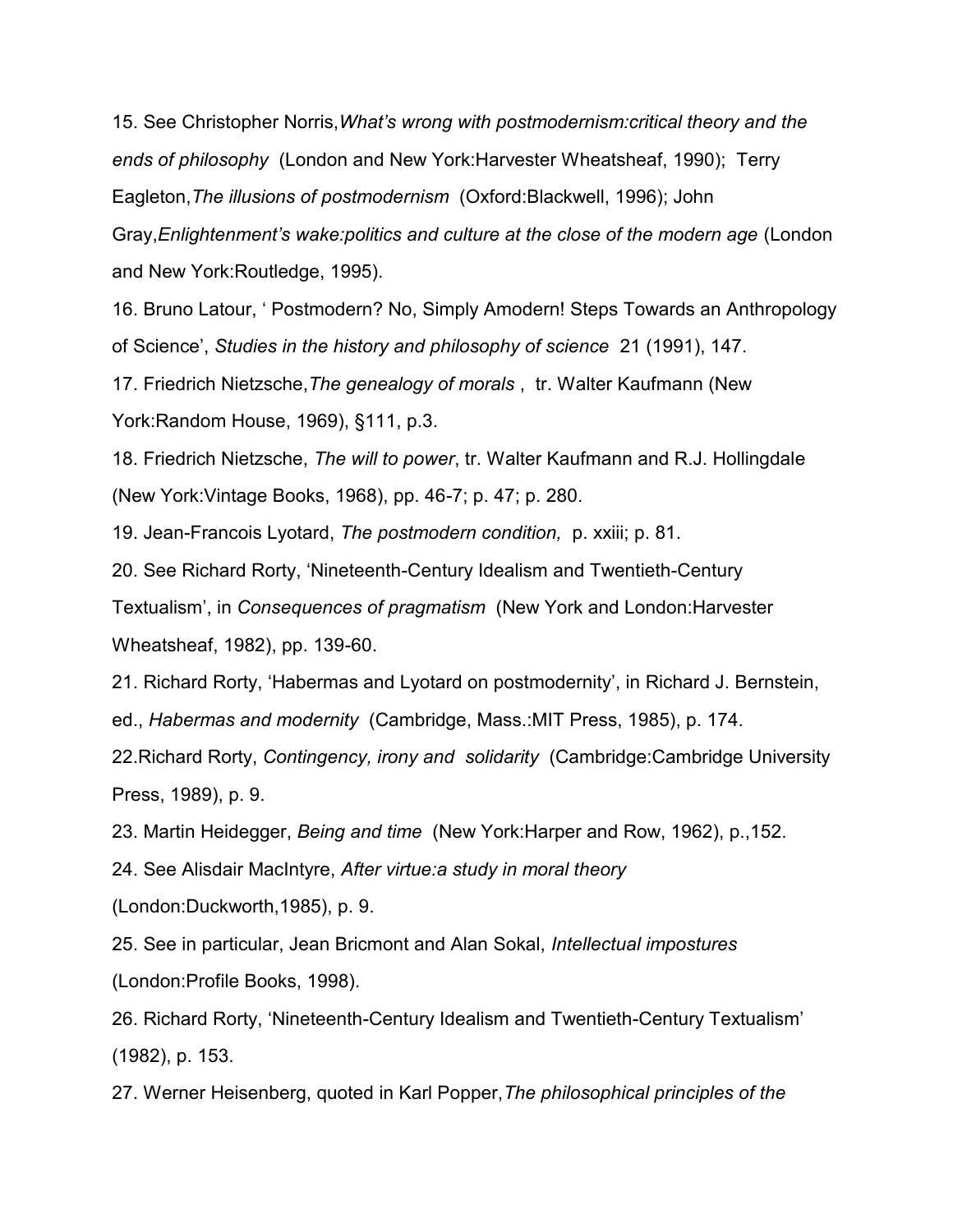*quantum theory* (Oxford:Oxford University Press, 1930), p. 41. See also Werner Heisenberg, *Physics and philosophy* [1959] (Harmondsworth:Penguin, 1990). 28. Lyotard, *The postmodern condition*, p. 60.

29. Stanley Fish*, Is there a text in this class?* (Cambridge:Cambridge University Press, 1980), p. 327.

## **BIBLIOGRAPHY**

PRIMARY SOURCES

Barth, John, 'Postmodernism revisited', *Review of contemporary fiction* 8,3 (1988), 16-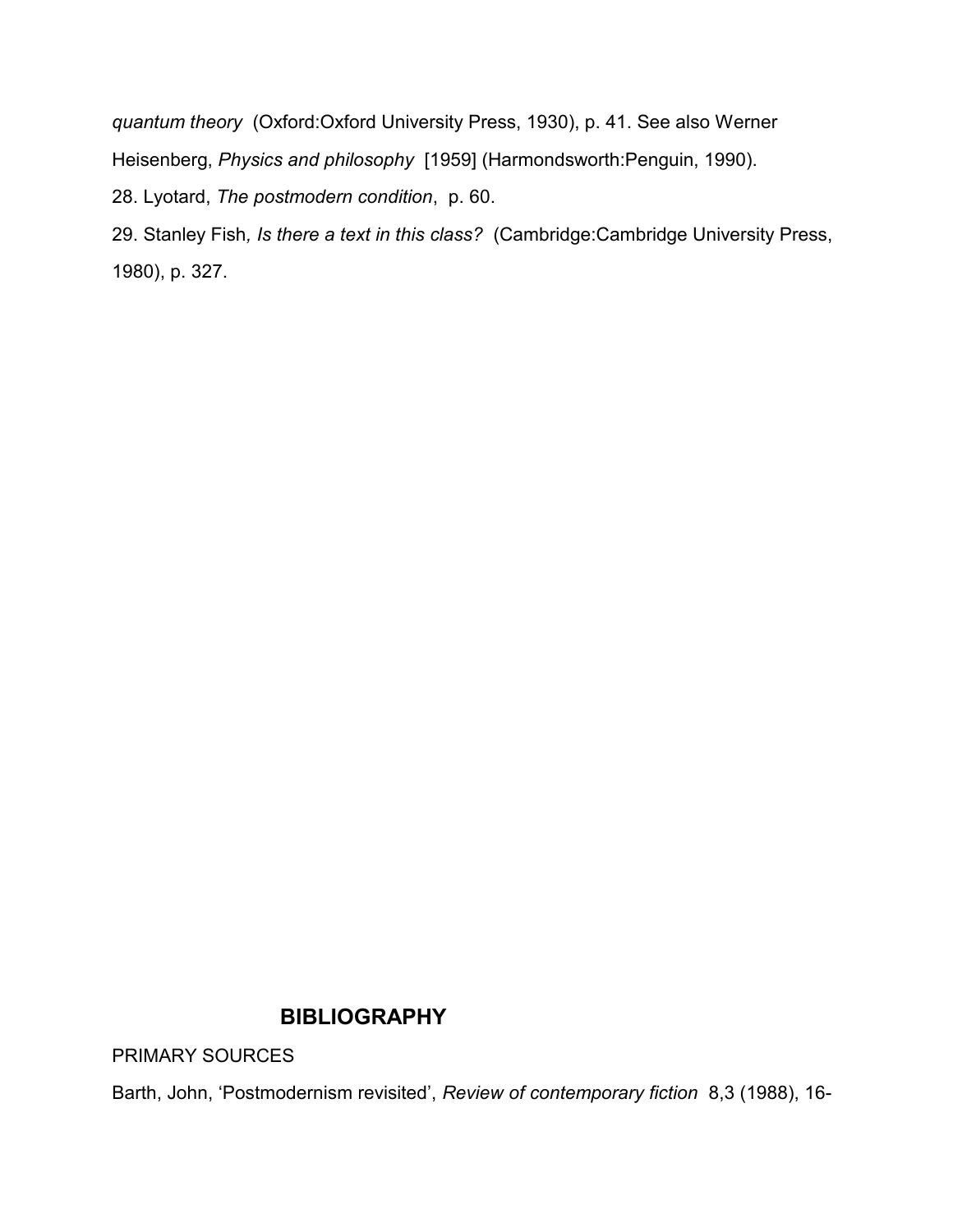24.

Baudrillard, Jean, *Simulations* , New York:Semiotext(e), 1983.

During, Simon, 'Postmodernism or post-colonialism today',*Textual practice* 1,1 (1987), 32-47.

Eagleton, Terry,*The illusions of postmodernism*, Oxford:Blackwell, 1996.

Graff, Gerald, 'The myth of the postmodernist breakthrough', *Triquarterly* 26*i*(1973), 383-417.

Habermas, Jurgen, 'Modernity versus Postmodernity',*New german critique* 22 (1981), 3-14.

Hassan, Ihab, *Paracriticisms:seven speculations of the times* , Urbana:University of Illinois Press, 1975.

Jameson, Fredric, 'Postmodernism, or the cultural logic of late capitalism', *New left review* 146 (1984),53-92.

Jameson, Fredric, *Postmodernism, or the cultural logic of late capitalism*, Durham,

NC:Duke University Press, 1991.

Jencks, Charles, *The language of post-modern architecture*, London:Academy, 1977.

Lyotard, Jean-Francois, *The postmodern condition:a report on knowledge* ,

Minneapolis:University of Minnesota press, 1984.

Norris, Christopher,*What's wrong with postmodernism:critical theory and the ends of philosophy*, London and New York:Harvester Wheatsheaf, 1990.

Rorty, Richard, *Consequences of pragmatism*, Minneapolis:University of Minnesota Press, 1982.

Rorty, Richard, 'Postmodernist bourgeois Liberalism', *Journal of philosophy* 80, 10 (1983), 583-9.

SECONDARY SOURCES

Arac, Jonathan, *Postmodernism and politics*, Minneapolis:University of Minnesota Press, 1986.